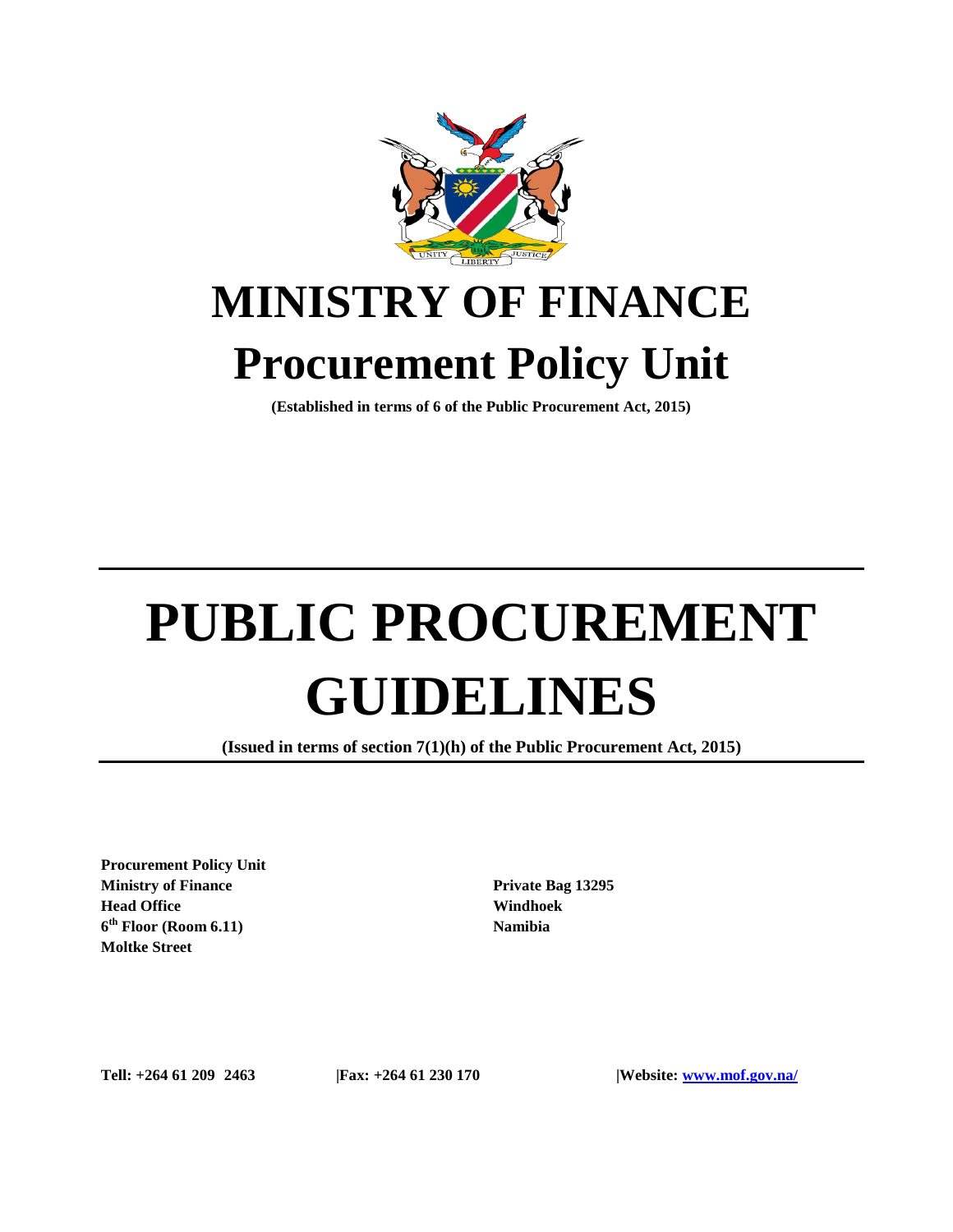## 1. Contents

|         | Chapter 1 |                                                                                                                                                |  |
|---------|-----------|------------------------------------------------------------------------------------------------------------------------------------------------|--|
| $1_{-}$ |           |                                                                                                                                                |  |
|         | 1.1.      |                                                                                                                                                |  |
|         | 1.2.      |                                                                                                                                                |  |
|         | 1.3.      |                                                                                                                                                |  |
|         | 1.4.      |                                                                                                                                                |  |
|         | 1.5.      |                                                                                                                                                |  |
|         | 1.6.      |                                                                                                                                                |  |
|         | 1.7.      |                                                                                                                                                |  |
|         |           |                                                                                                                                                |  |
| 2.      |           |                                                                                                                                                |  |
|         | 2.1.      |                                                                                                                                                |  |
|         | 2.2.      | OBSERVATIONS FOR COMPLETING STANDARD<br><b>GENERAL</b><br><b>BIDDING</b><br>DOCUMENTS FOR OPEN ADVERTISED, RESTRICTED AND TWO-STAGE BIDDING 10 |  |
|         | 2.2.1.    |                                                                                                                                                |  |
|         | 2.2.3.    |                                                                                                                                                |  |
|         | 2.2.4.    |                                                                                                                                                |  |
|         | 2.2.5.    |                                                                                                                                                |  |
|         | 2.2.6.    |                                                                                                                                                |  |
|         | 2.2.7.    |                                                                                                                                                |  |
|         | 2.2.8.    |                                                                                                                                                |  |
|         | 2.2.9.    |                                                                                                                                                |  |
|         | 2.2.10.   |                                                                                                                                                |  |
|         | 2.2.11.   |                                                                                                                                                |  |
|         | 2.2.12.   |                                                                                                                                                |  |
|         | 2.2.13.   |                                                                                                                                                |  |
|         | 2.2.14.   |                                                                                                                                                |  |
|         | 2.2.19.   |                                                                                                                                                |  |
|         | 2.2.20.   |                                                                                                                                                |  |
|         |           |                                                                                                                                                |  |
| 3.      |           |                                                                                                                                                |  |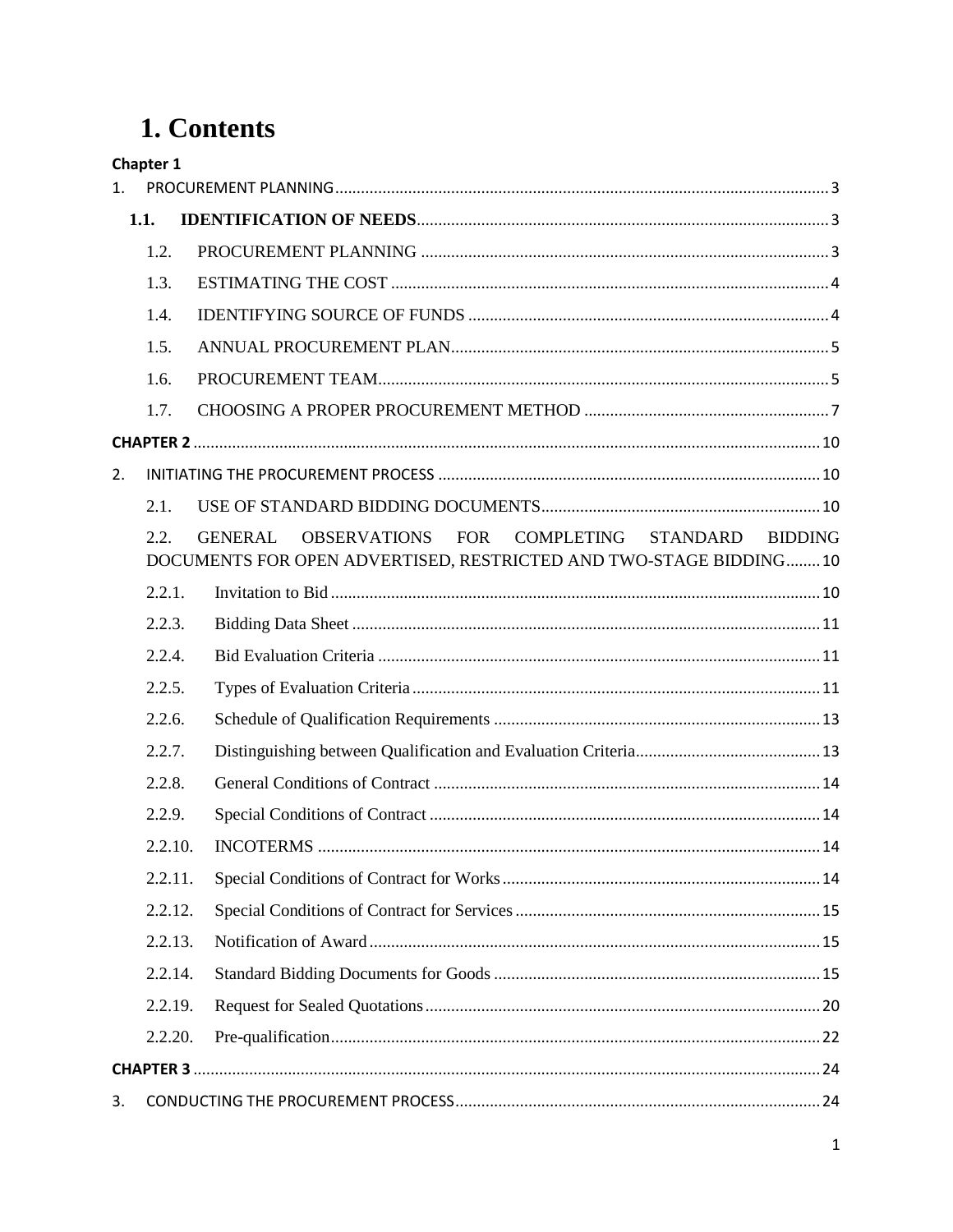<span id="page-2-0"></span>

| 3.1.1.            |  |  |  |  |
|-------------------|--|--|--|--|
| 3.1.2.            |  |  |  |  |
| 3.1.3.            |  |  |  |  |
| 3.1.4.            |  |  |  |  |
| 3.1.5.            |  |  |  |  |
| 3.1.6.            |  |  |  |  |
| 3.1.7.            |  |  |  |  |
| 3.1.8.            |  |  |  |  |
| i)                |  |  |  |  |
| $\mathbf{ii}$     |  |  |  |  |
| iii)              |  |  |  |  |
| iv)               |  |  |  |  |
| V)                |  |  |  |  |
| $\overline{vi}$ ) |  |  |  |  |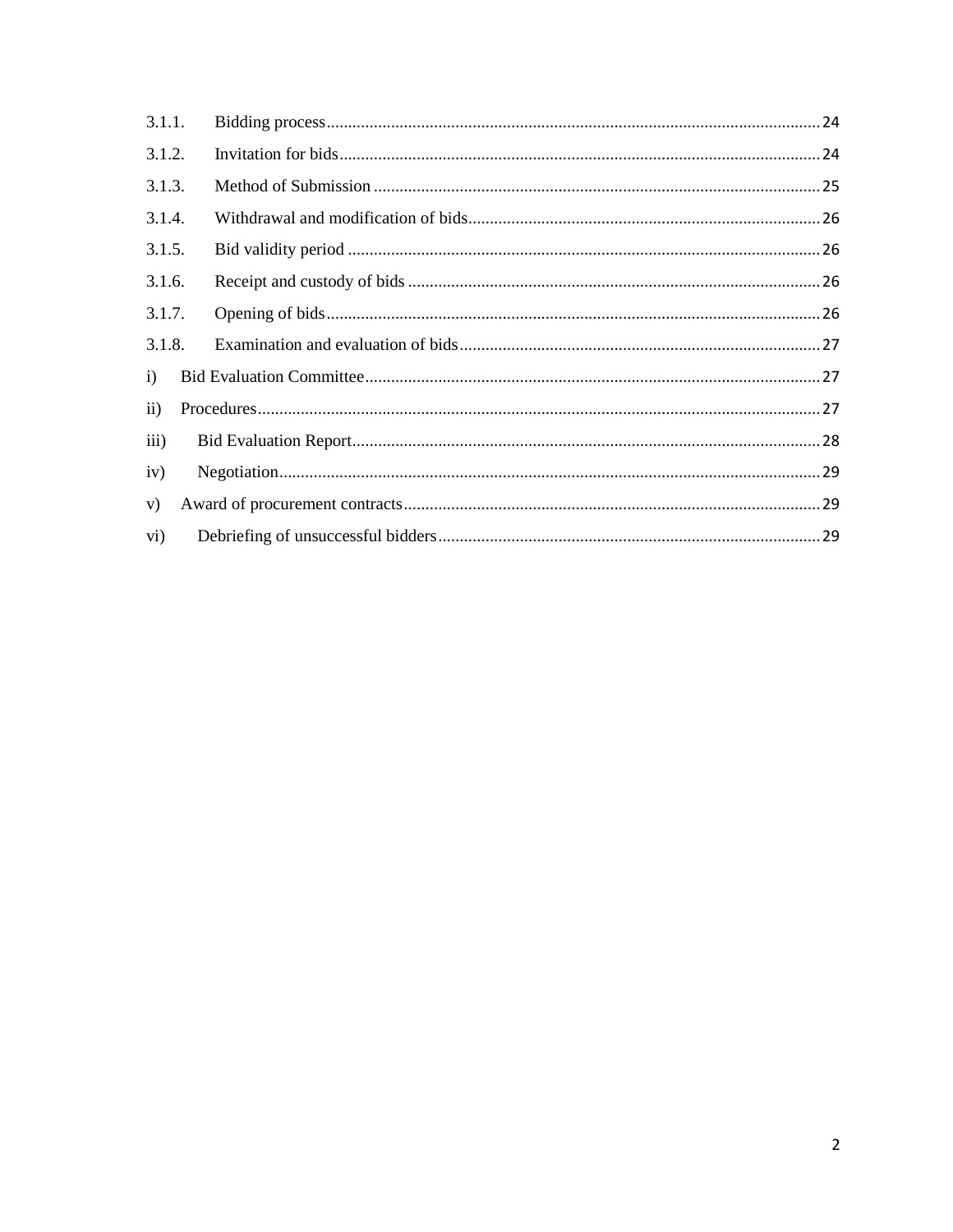## **CHAPTER ONE 1. PROCUREMENT PLANNING**

#### <span id="page-3-0"></span>**1.1.IDENTIFICATION OF NEEDS**

- **1.1.1.** Before initiating a procurement, it is essential to determine whether a need exists, following which a decision is made about the goods, works or services which are required to satisfy a public entities need. It is then decided whether the need can best be fulfilled through entering into a procurement contract. If the decision to enter into a contract is made, then the need for procurement has been identified.
- **1.1.2.** At this stage, although key decisions are made by those who have the need for the procurement, the user department, the procurement professional can help them by providing advice on such matters as availability of sources, market prices and conditions, production, delivery and performance lead times, and the best time to enter the market.

#### **1.2.PROCUREMENT PLANNING**

- <span id="page-3-1"></span>**1.2.1.** This activity is best performed by a Committee of Needs set up by the Public Entity and comprising inter alia a representative/s of (i) the Procurement Management Unit and (ii) the user-department. The Committee should take into account the following factors and steps as appropriate:
	- **(i)** identification and assessment of the need for the procurement;
	- **(ii)** conducting market research in order to identify various technical solutions, in particular in the commercial market, to identify the range of available suppliers, and to determine the most favourable contractual and guarantee terms available in the commercial market that would be suitable for the procurement;
	- **(iii)** identification of the amount and sources of financing;
	- **(iv)** studying acquisition history for similar goods, works or services;
	- **(v)** defining and describing the requirement;
	- **(vi)** estimation of the cost of a proposed procurement;
	- **(vii)** possible aggregation of procurement requirements, taking into account factors such as achieving economies of scale in purchasing, optimizing use of procurement and contract administration resources;
	- **(viii)** possible slicing of the procurement into lots, provided that this is not done to avoid thresholds beyond which more competitive procurement methods must be utilized, and if such a division is indicated by factors such as whether such an approach would provide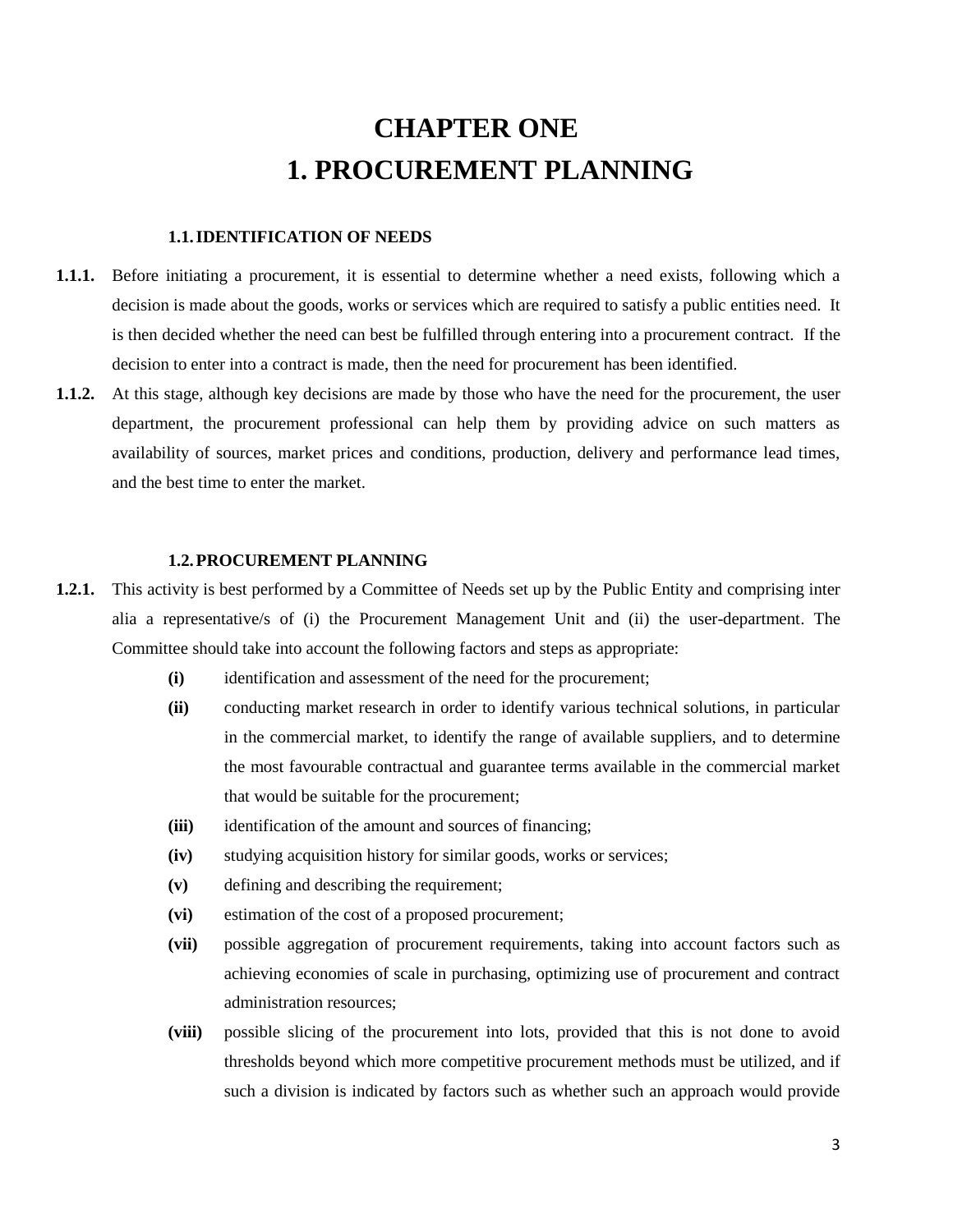the best overall value for the Public Entity, possibility of technical compatibility questions regarding items purchased in separate lots, the possibility of allowing bidders to bid for individual lots or for the entire package, and measures to promote participation by small enterprises;

- **(ix)** the availability of any procedures for procurement of common-use items;
- **(x)** selection of contracting approach and structure, including verification of possible availability of framework or indefinite quantity contract arrangements for the item in question;
- **(xi)** selection of appropriate procurement method in accordance with the provisions of Part 5 of the Act, and reasons for use of a procurement method other than open advertised bidding; and possible combinations and packages of tasks and contracts; and
- **(xii)** determination and identification of required contract administration resources and responsibility.
- **1.2.2.** The Committee shall, in respect of common-use items that may be standardized, carry out a standardization exercise and determine the applicable period.
- **1.2.3.** Where it is found that the standardization exercise for any item may result or has resulted in a situation of monopoly, quasi-monopoly or single source or quasi single source supply, that particular standardization expertise shall be discontinued.

#### **1.3.ESTIMATING THE COST**

<span id="page-4-0"></span>**1.3.1.** There must be a realistic assessment of the procurement needs/s of a Public Entity and the availability of funds. Budgets must be carefully formulated and based on the most reliable cost data available. This should include the final cost data from completed procurements. This information should be carefully maintained to build a reliable database to formulate realistic budgets for future procurements.

#### **1.4.IDENTIFYING SOURCE OF FUNDS**

<span id="page-4-1"></span>**1.4.1.** Before beginning the procurement procedure, it is important that the funds be available and committed for the procurement. In the case of major public projects, the Public Entity must have funds available for the full value of the works and their supervision. When the schedule of building requires the continuation of construction beyond the current fiscal year, the budget of future years should include the continuing costs of the project.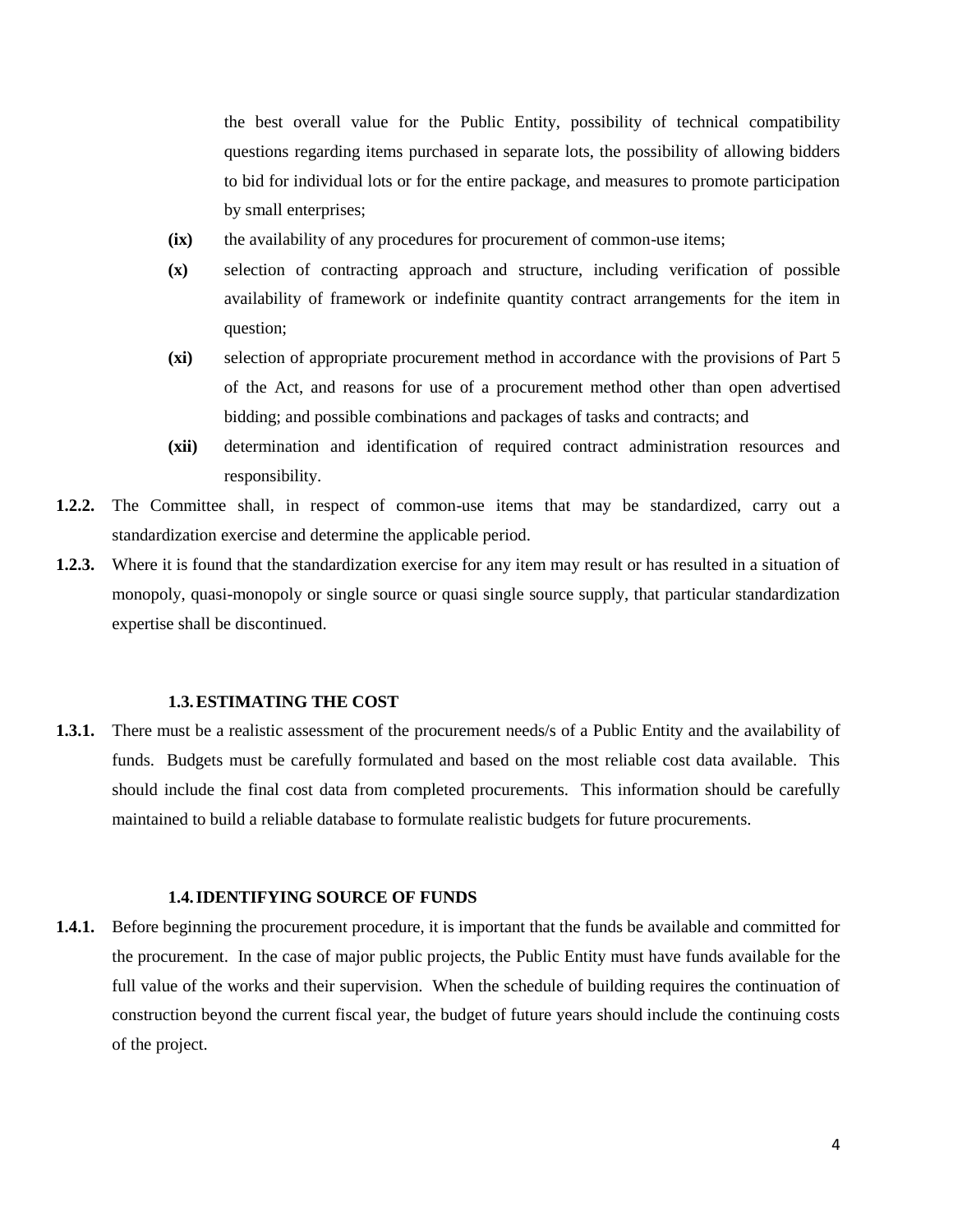#### **1.5.ANNUAL PROCUREMENT PLAN**

<span id="page-5-0"></span>**1.5.1.** Each Public Entity should file its annual procurement plan with the Procurement Policy Unit (Policy Unit). Throughout the year, the Public Entity should give the Policy Unit notice of changes in the annual procurement plan. Further, quarterly reports detailing the progress of implementing the procurement plan should be filed. These reports are due to the Policy Unit by the end of the month following the end of the quarter. The Public Entity should post its procurement plan on its website.

#### <span id="page-5-1"></span>**1.6.PROCUREMENT TEAM**

- **1.6.1.** A well constituted procurement team is essential to ensure a successful procurement. Ideally, the following functions should be represented in such a team to bring together the skills and authority needed to manage and conduct the procurement: procurement, program/operations, budget, legal and technical.
- **1.6.2.** The functions of the procurement team are to ensure that:
	- **i)** proper procurement procedure is used;
	- **ii)** a record of the procurement is maintained;
	- **iii)** all time periods and deadlines are observed;
	- **iv)** all procurement documents and forms are completed and issued properly;
	- **v)** all communication with candidates is proper; and
	- **vi)** the process is protected through focus on maintaining the fundamental honesty, fairness and transparency of the procurement proceeding.
- **1.6.3.** The responsibilities of the main functions of the team are as follows:
	- **i) Procurement function**: The person responsible for this function is in charge of the procurement activity and should be fully trained and qualified in all aspects of procurement before taking on the responsibilities of this function.
	- **ii) Program or operations function**: The person responsible for this function should understand the specific objectives of the procurement and ensure that these objectives remain in focus throughout all stages of the procurement activity. For the procurement of items to be used by a particular department, the person responsible should be from that department, whereas for construction projects it might be performed by the project manager.
	- **iii) Budget function**: The person responsible for this function must ensure that the procurement remains within the limits of the approved budget and that the funds have actually been designated and put aside for this purpose.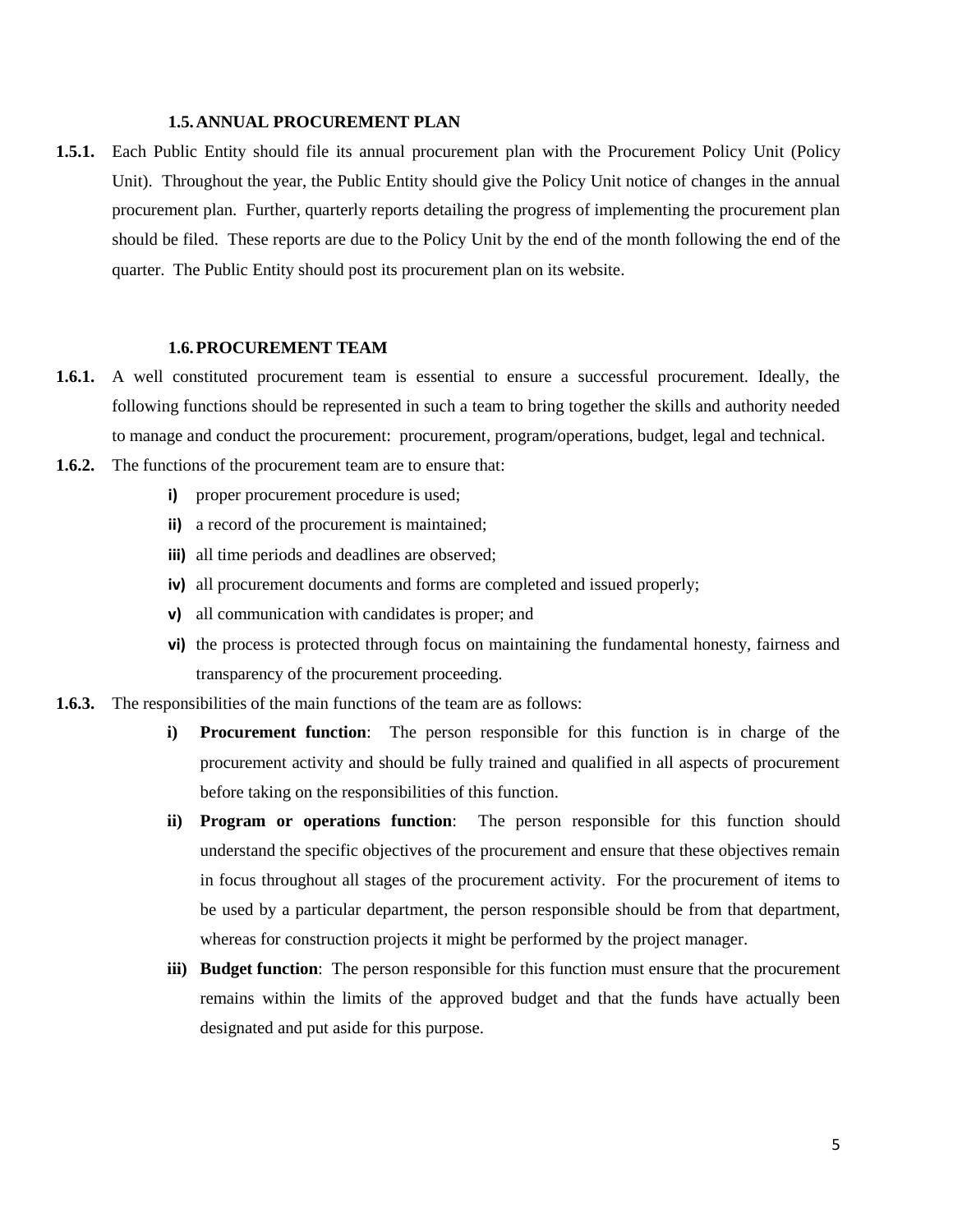- **iv) Technical function**: The person responsible for this function should have technical expertise in the object of the procurement. He or she should have a major role in developing the technical specifications.
- **v) Bid evaluation committees:** Bid Evaluation Committees are appointed by the Public Entity, in case of major contracts. Their role is to assist in the selection of the right contractor, consultant or supplier. A Bid Evaluation Committee should include technical experts as required by the needs of the procurement and the Accounting Officer of a Public Entity should not be part of the committee. The Bid Evaluation Committee has to ensure value for money and fairness and should be allowed to perform without fear and favour and without any kind of direction or pressure from any person or institution. It should strictly evaluate according to the criteria specified in the bidding documents.
- **1.6.4.** The composition of the team may vary depending on the size and complexity of the procurement and the availability of qualified staff to serve on the team. The procurement team may seek the assistance of a legal officer at any stage of the procurement process and execution of the contract, if so required.
- **1.6.5.** The team approach also establishes a system of checks and balances that helps to keep the entire process transparent and honest. While it needs to be established for any major procurement, such a team may also be constituted for other procurements where it is considered essential to ensure the success of the procurement exercise. Such a committee does not replace, but assists the Procurement Committee of the Public Entity. Technical experts may have to assist the procurement team for complex procurements.
- **1.6.6.** In constituting such teams, a Public Entity should look for potential conflict of interest situations and avoid appointing members who may have personal financial or professional interests in the outcome of the procurement.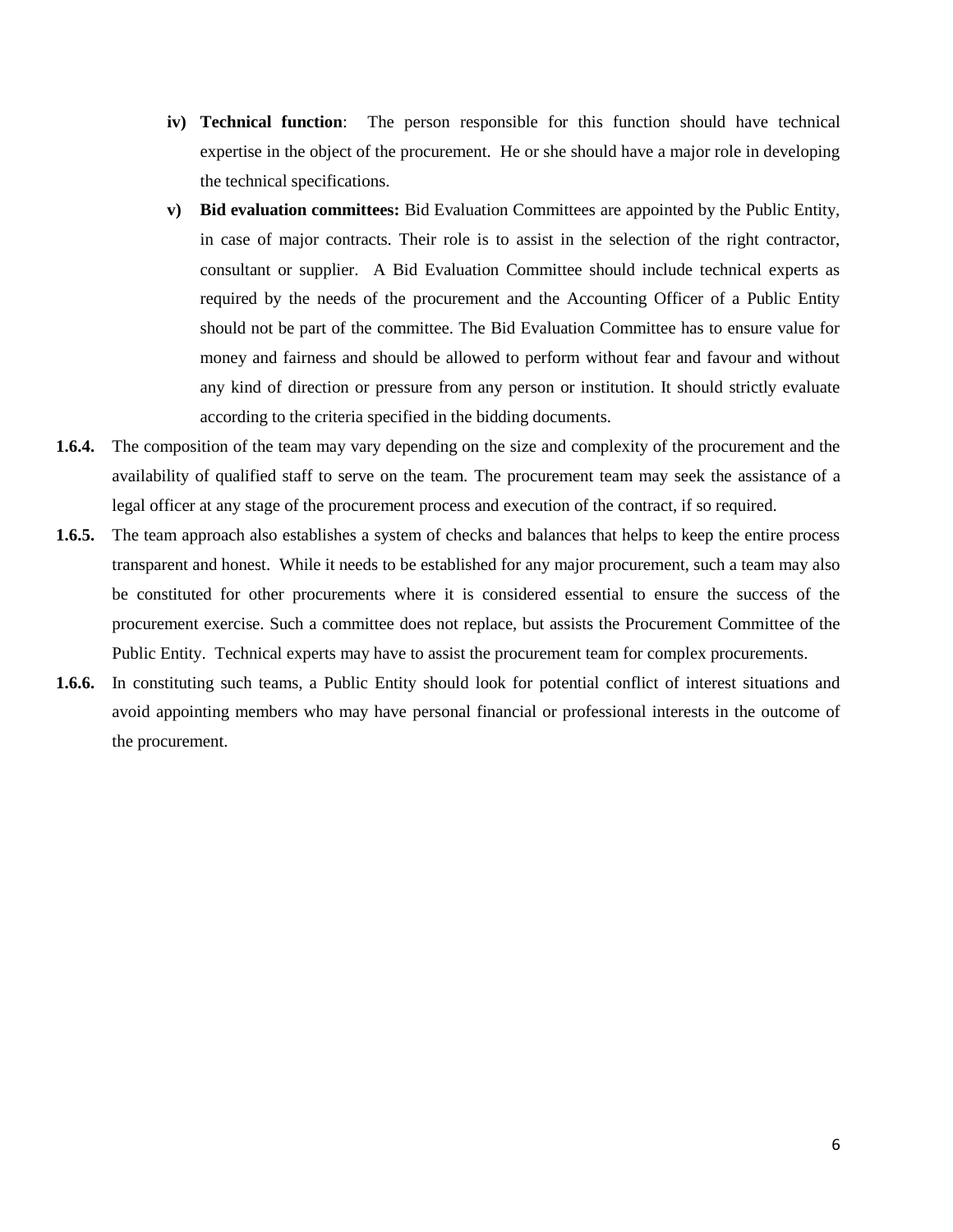#### <span id="page-7-0"></span>**1.7.CHOOSING A PROPER PROCUREMENT METHOD**

- **1.7.1.** Public Procurement Act, 2015 sets the procurement methods available to a Public Entity to make any procurement in a given circumstance. The Open Advertised Bidding (OAB) is the default procurement method, but may not be practical in all circumstances.
- **1.7.2.** When using OAB a Public Entity must publish the invitation to bid/prequalify in a newspaper with wide circulation. The table below highlights the conditions for use of procurement methods other than the OAB.

| Procurement                  | <b>Conditions for Use</b>                                                                                                                                                                                                                                                                                                                                                                                                             |
|------------------------------|---------------------------------------------------------------------------------------------------------------------------------------------------------------------------------------------------------------------------------------------------------------------------------------------------------------------------------------------------------------------------------------------------------------------------------------|
| <b>Method</b>                |                                                                                                                                                                                                                                                                                                                                                                                                                                       |
| <b>Restricted Bidding</b>    | a) the goods, works or services are available only from a limited number of<br>suppliers and all of them are directly solicited;<br>b) the time and cost of considering a large number of bids is disproportionate                                                                                                                                                                                                                    |
|                              | to the value of the procurement, provided the estimated value of the contract<br>does not exceed a threshold set out in the procurement regulations and at<br>least 5 bidders are directly solicited; or<br>c) when suppliers of specialized goods and services have been pre-approved<br>d) total cost estimate should does not exceed NAD 3 000 000.00                                                                              |
| <b>Two Stage Bidding</b>     | In the case of large or complex contracts for goods or works, for which open<br>or restricted bidding is not suitable because of the difficulty in defining<br>precisely the goods or works                                                                                                                                                                                                                                           |
| <b>Request for Proposals</b> | a) When the Public Entity seeks to obtain consulting services or other<br>services for which OAB is not suitable because of the difficulty in defining<br>precisely the services.<br>b) A Public Entity may draw up a list of service providers that are known to<br>the Public Entity to solicit proposals from directly. In the case where the total<br>cost estimate is above NAD 5 000 0000.00, the Public Entity must publish an |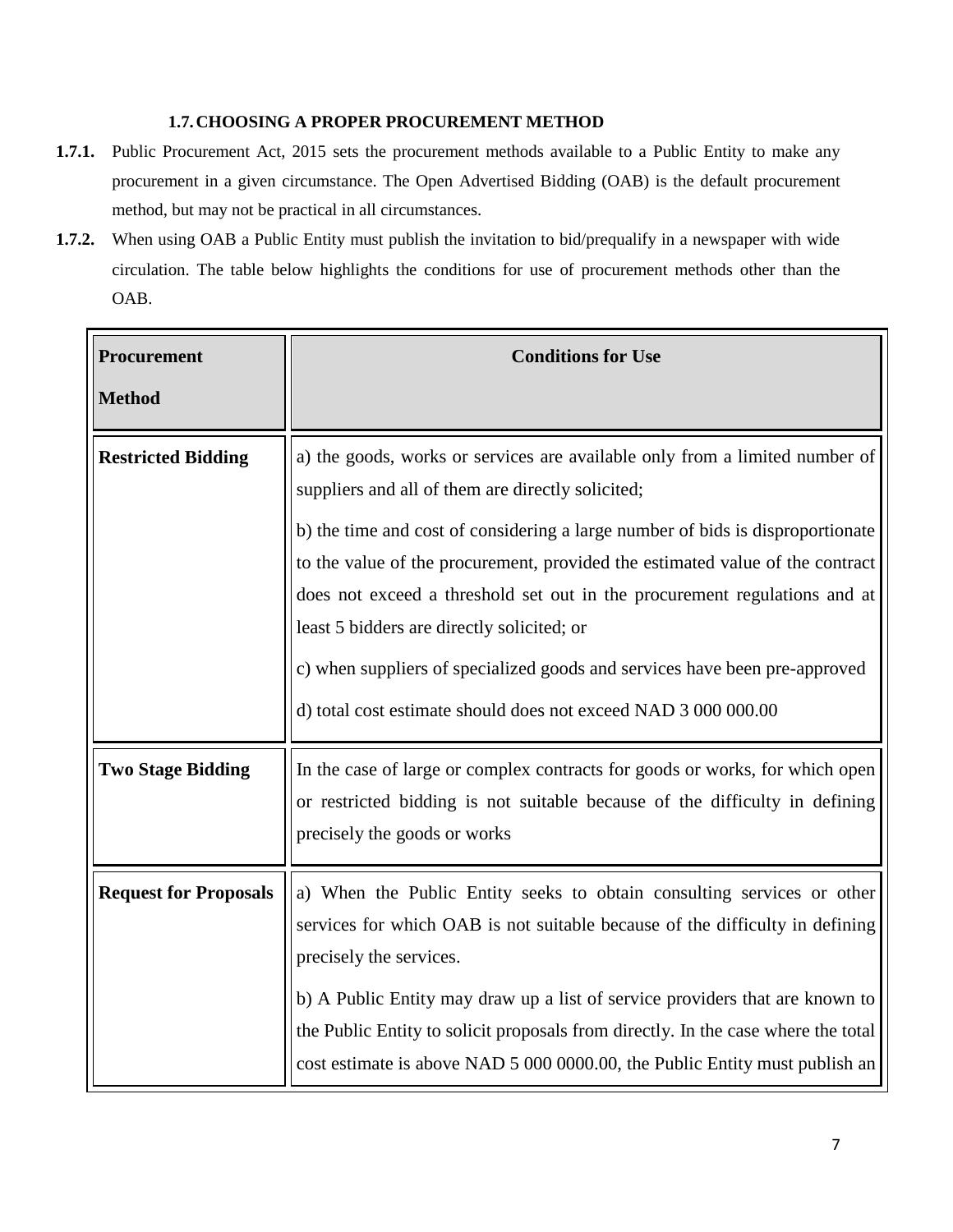|                                               | expression of interest in a widely circulated newspaper.                                                                                                                                                                                                                                                                                                                                    |
|-----------------------------------------------|---------------------------------------------------------------------------------------------------------------------------------------------------------------------------------------------------------------------------------------------------------------------------------------------------------------------------------------------------------------------------------------------|
| sealed<br><b>Request</b><br>for<br>Quotations | For the purchase of readily available goods, services and works, so long as<br>the estimated value of the contract does not exceed NAD 2 000 000.00                                                                                                                                                                                                                                         |
| <b>Direct Procurement</b>                     | a) when in the absence of competition for technical reasons the goods, works<br>or services can be supplied or provided only by one candidate, or when one<br>supplier or contractor has the exclusive right for goods or services and there<br>is no other replacement possibility;<br>b) within limits defined in regulation 18, for additional deliveries by the                         |
|                                               | original supplier which are intended either as replacement parts for existing<br>supplies, services, or installations, or as the extension of existing supplies,<br>services, or installations where a change of supplier would compel the Public<br>Entity to procure equipment or services not meeting requirements of<br>interchangeability with already existing equipment or services; |
|                                               | c) within limits defined in regulations 18, when additional construction<br>services, which were not included in the initial contract have, through<br>unforeseeable circumstances, become necessary since the separation of the<br>additional construction services from the initial contract would be difficult<br>for technical or economic reasons;                                     |
|                                               | d) within limits defined in regulations 18, for new construction services<br>consisting of the repetition of similar construction services which conform to<br>a basic project for which an initial contract was awarded on the basis of open<br>or restricted bidding; and                                                                                                                 |
|                                               | e) for continuation of consulting services, where the nature of the consultant<br>services requires that a particular consultant be selected due to unique<br>qualifications or where continuity of consultant services is essential to meet<br>the objectives of the assignment.                                                                                                           |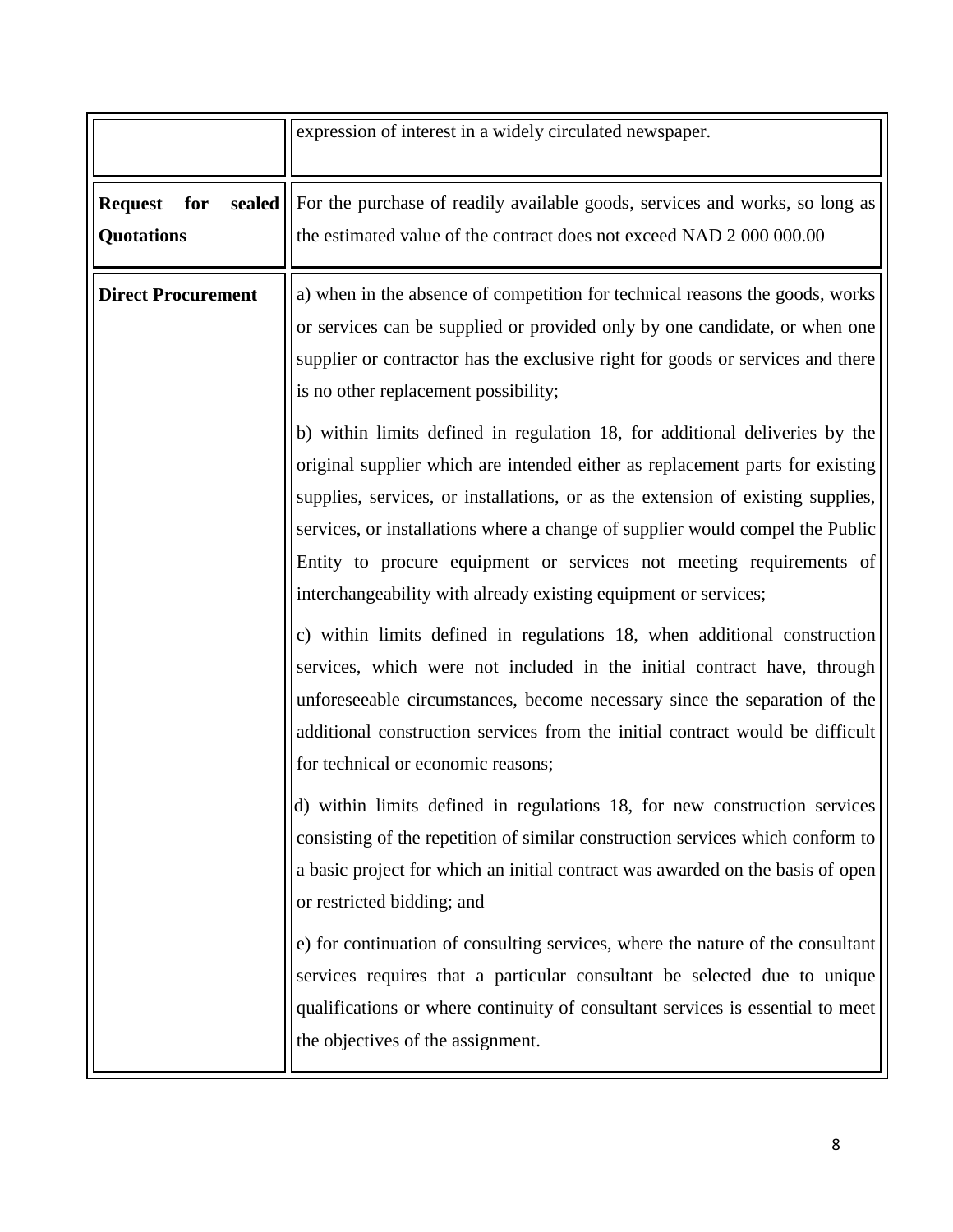| <b>Emergency</b>                                      | In cases of extreme urgency, a Public Entity may purchase goods, other<br>services or works from a single supplier without competition, provided the<br>terms of the procurement are limited to the period of the emergency, so that<br>appropriate competitive procurement methods may be utilized at the<br>conclusion of the emergency period.                                                                                                                                                                       |
|-------------------------------------------------------|-------------------------------------------------------------------------------------------------------------------------------------------------------------------------------------------------------------------------------------------------------------------------------------------------------------------------------------------------------------------------------------------------------------------------------------------------------------------------------------------------------------------------|
| <b>Small</b><br><b>Value</b><br><b>Procurements</b>   | A Public Entity may procure small quantities of goods, small works and<br>services, which do not exceed NAD 15 000.00 without resorting to a formal<br>competition.                                                                                                                                                                                                                                                                                                                                                     |
| <b>Electronic</b><br><b>Reverse</b><br><b>Auction</b> | a) A Public Entity may use Electronic Reverse Auction where it is feasible to<br>formulate a detailed and precise prescription of the subject matter of the<br>procurement;<br>(b) there is a competitive market of bidders anticipated to be qualified to<br>participate in the electronic reverse auction so that effective competition<br>is ensured; and<br>(c) the criteria to be used by the Board or public entity in determining the<br>successful bid are quantifiable and can be expressed in monetary terms. |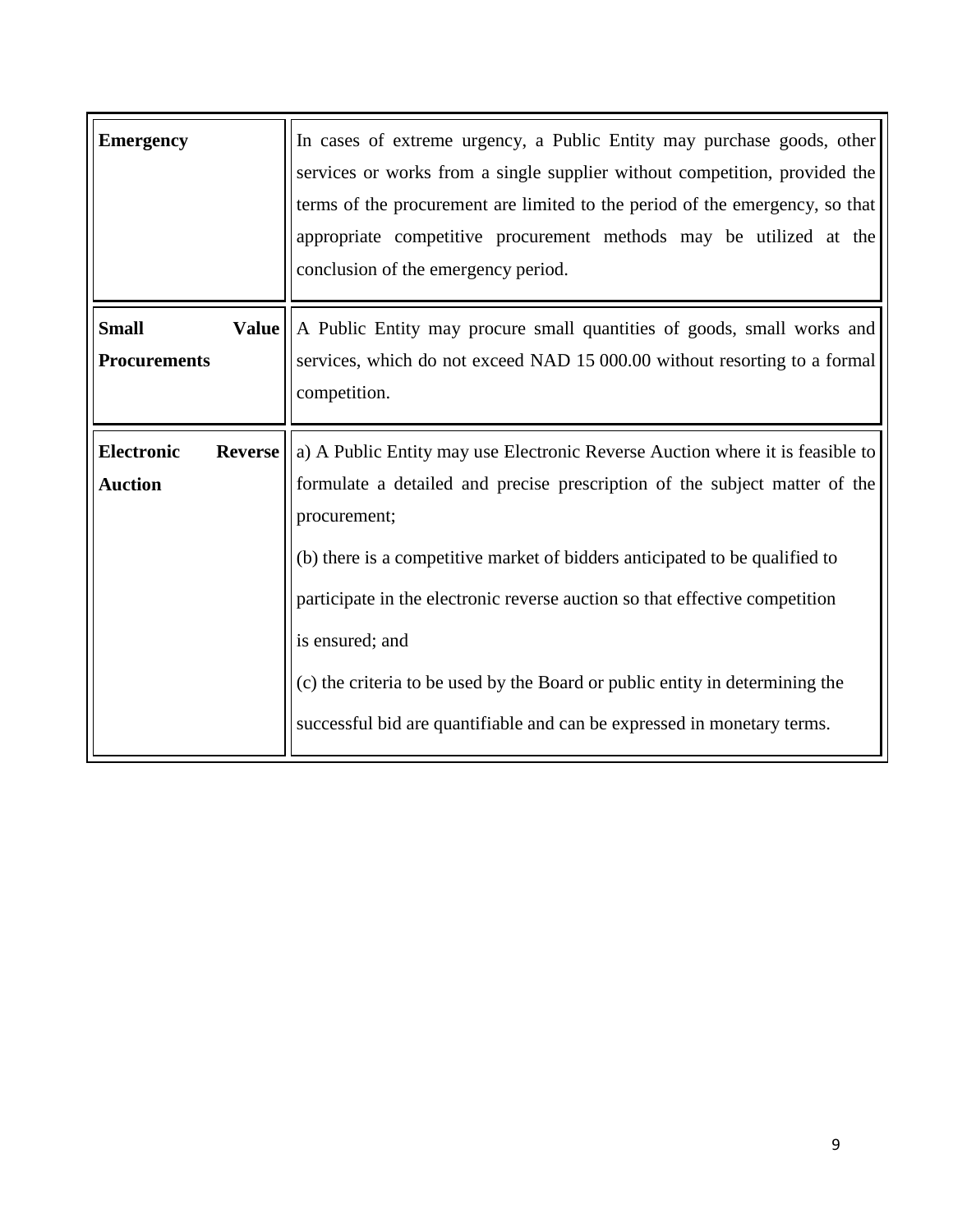## <span id="page-10-1"></span><span id="page-10-0"></span>**CHAPTER 2 2. INITIATING THE PROCUREMENT PROCESS**

#### <span id="page-10-2"></span>**2.1.USE OF STANDARD BIDDING DOCUMENTS**

- **2.1.1.** The Standard Bidding Documents issued by the Policy Unit contain specific instructions for use. There are separate standard bidding documents to meet the requirements of Public Entities for:
	- **i)** Procurement of large and complex works
	- **ii)** Prequalification for procurement complex
	- **iii)** Procurement of smaller works
	- **iv)** Procurement of goods
	- **v)** Selection of consultants
	- **vi)** Procurement of non-consultancy services
- **2.1.2.** Users should consult the instructions for use contained in each of these standard bidding documents. Simpler documents have been designed for procurements under Restricted Bidding, Request for Sealed Quotations, Request for Proposals for small assignments and Small Value Procurements.

#### <span id="page-10-3"></span>**2.2.GENERAL OBSERVATIONS FOR COMPLETING STANDARD BIDDING DOCUMENTS FOR OPEN ADVERTISED, RESTRICTED AND TWO-STAGE BIDDING**

#### <span id="page-10-4"></span>**2.2.1. Invitation to Bid**

**i)** This document announces the procurement and is intended to provide contractors with sufficient information to determine their interest in the procurement. The form is essentially the same for each category of procurement: Goods, Works and Services.

**ii)** For Open Advertised Bidding this form is published as an open invitation to all interested candidates. In Restricted Bidding this form becomes a letter of invitation sent to selected candidates. In Two-Stage Bidding, this form again becomes a letter which in this procedure is sent to the candidates that pre-qualified in the Pre-Qualification proceeding.

#### **2.2.2. Instructions to Bidders**

**i)** This document informs bidders of the rules and procedures the Public Entity will follow in conducting the procurement. It defines the process in great detail, warns the bidder of illegal activity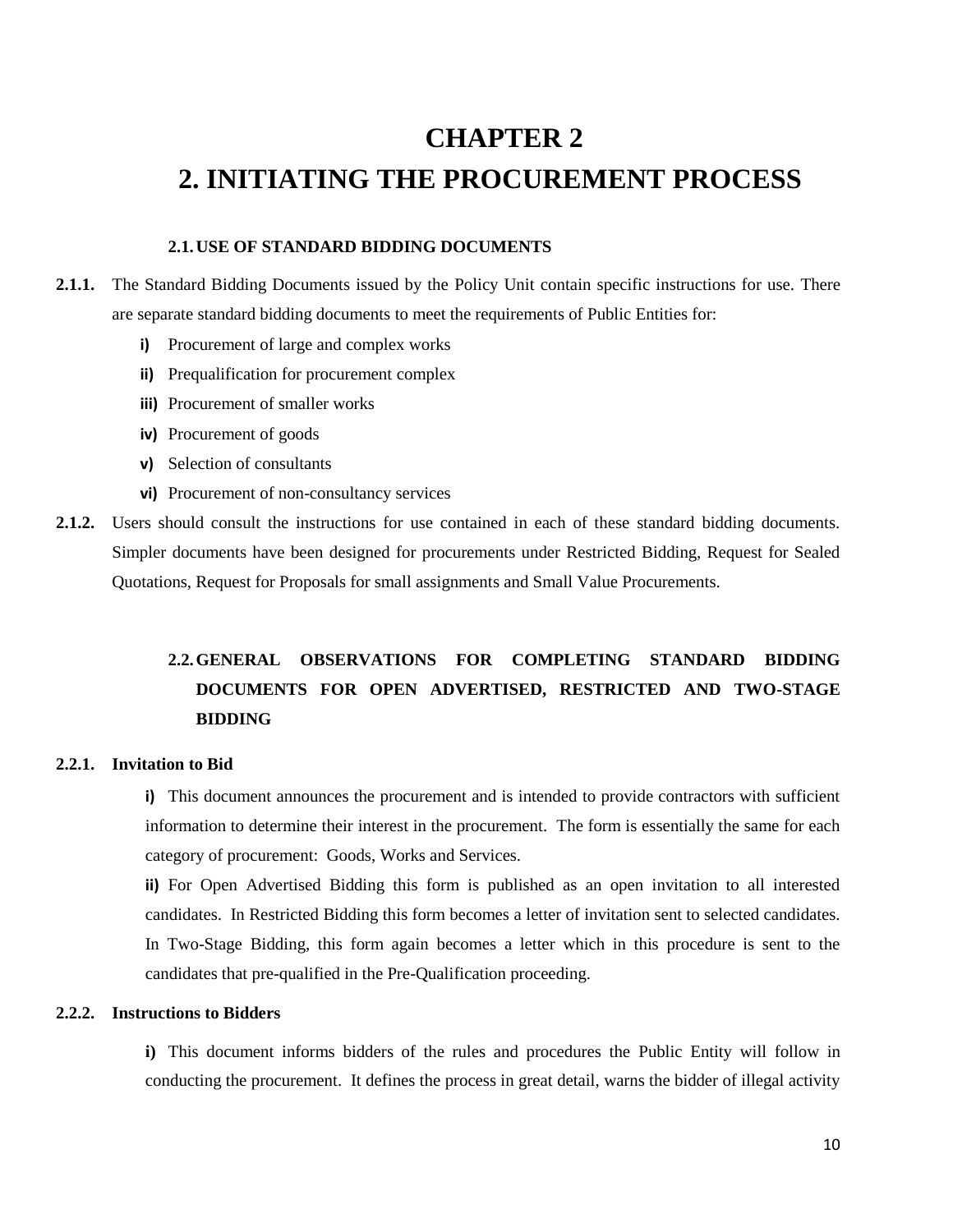that would require rejection of its bids and provides instructions for filing a complaint. Bidders should be encouraged to read this document carefully, and Public Entities should understand the document and be able to answer questions from bidders. Since these instructions focus on procedure, there are little differences among the documents for goods, works or services procurement. However, the instructions for Two-stage Bidding have several provisions describing the two-stage process which are not included in Open Advertised Bidding.

#### **2.2.3. Bidding Data Sheet**

<span id="page-11-0"></span>**i)** The Bidding Data Sheet complements the instructions to the bidders. On this form the Public Entity identifies itself and provides general information about the circumstances of the procurement. Here the Public Entity sets out specific requirements that the bidder must follow in preparing and submitting its bid. On this form the Public Entity informs bidders of the time, date and place of bid opening.

**ii)** Normally the Bidding Data Sheet also informs bidders about where complaints may be filed.

#### <span id="page-11-1"></span>**2.2.4. Bid Evaluation Criteria**

**i)** The Bidding document should state the criteria and methodology that the Bid Evaluation Committee will apply to select the successful bid. The criteria must be described fully here and followed precisely during the selection process.

**ii)** Each criterion should be an element that is critical to the selection of the best bid.

**iii)** Each criterion should be an element that is capable of being compared so that the bid evaluation committee can compare and distinguish between and among competing bids.

**iv)** Each criterion should be objective and expressed in monetary terms.

**v)** It is best to use only a limited number of criteria so that the evaluation process can be completed efficiently.

#### <span id="page-11-2"></span>**2.2.5. Types of Evaluation Criteria**

**i)** Evaluation criteria can be divided into two categories: price (including price related factors) and non-price factors.

#### **Price and price-related criteria**

Price and price related criteria represent factors that will affect the cost of the procurement. This includes not only the bid price but also costs of ownership. Examples of price criteria:

- **a.** Amount to be paid for the object of the procurement;
- **b.** Transportation cost;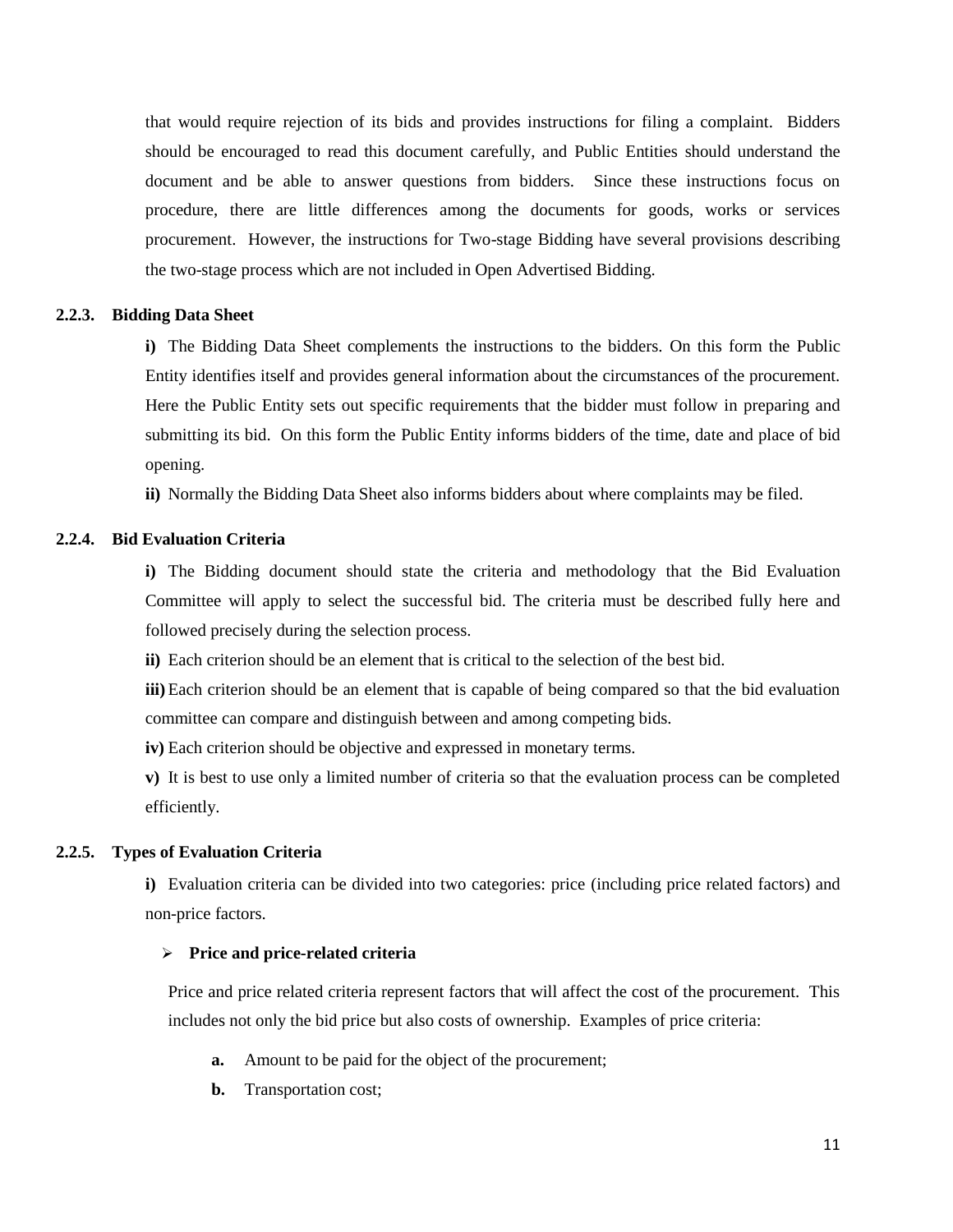- **c.** Cost of ownership;
- **d.** Operation;
- **e.** Maintenance;
- b. Security and,
- **a.** Disposal.

#### **Non-price criteria**

If the bidder is merely to comply with the requirements of the specification and terms and conditions of the "Request for goods, works or services" then there should be no non-price evaluation factors. When a Public Entity uses non-price criteria, it is allowing participants to offer additions or alterations to the specifications; and it is saying that it is willing to pay a higher price for specific quality factors. It is important to realize that using non-price criteria significantly complicates the task of selecting the winning bid. It also increases the opportunity for discrimination and corruption in the procurement process. To reduce these problems, nonprice criteria should be used only when the Public Entity cannot specify the precise requirements of the procurement and must be expressed in monetary terms. Examples of non-price criteria are:

**1. Enhancements in the technical requirements set out in the specifications**: The Public Entity sets a certain minimum level of performance and indicates by its evaluation criteria that it is willing to pay more for a greater level of performance. As far as possible, the Public Entity should indicate the range of enhancements it will consider. Such an approach is often used for the procurement for computers.

**2. Enhancements in the terms and conditions requested:** The Public Entity may request minimum terms and conditions and indicate by the evaluation criteria that it is willing to pay more for enhanced terms or conditions. One such example could be an extended warranty.

**3. Delivery or completion schedule:** By setting out delivery or completion as an evaluation criterion, the Public Entity indicates that it is willing to pay more for faster delivery or completion other than the minimum time that all bidders must comply with.

**4. Past performance**: When the Public Entity uses past performance as an evaluation criterion, the Public Entity indicates that it is willing to pay more to make a contract with a participant that has performed well on prior procurements. The evaluation should include past performance information regarding predecessor companies, key personnel and subcontractors. The difficulty with this factor is obtaining reliable, objective and fair data on past performance. If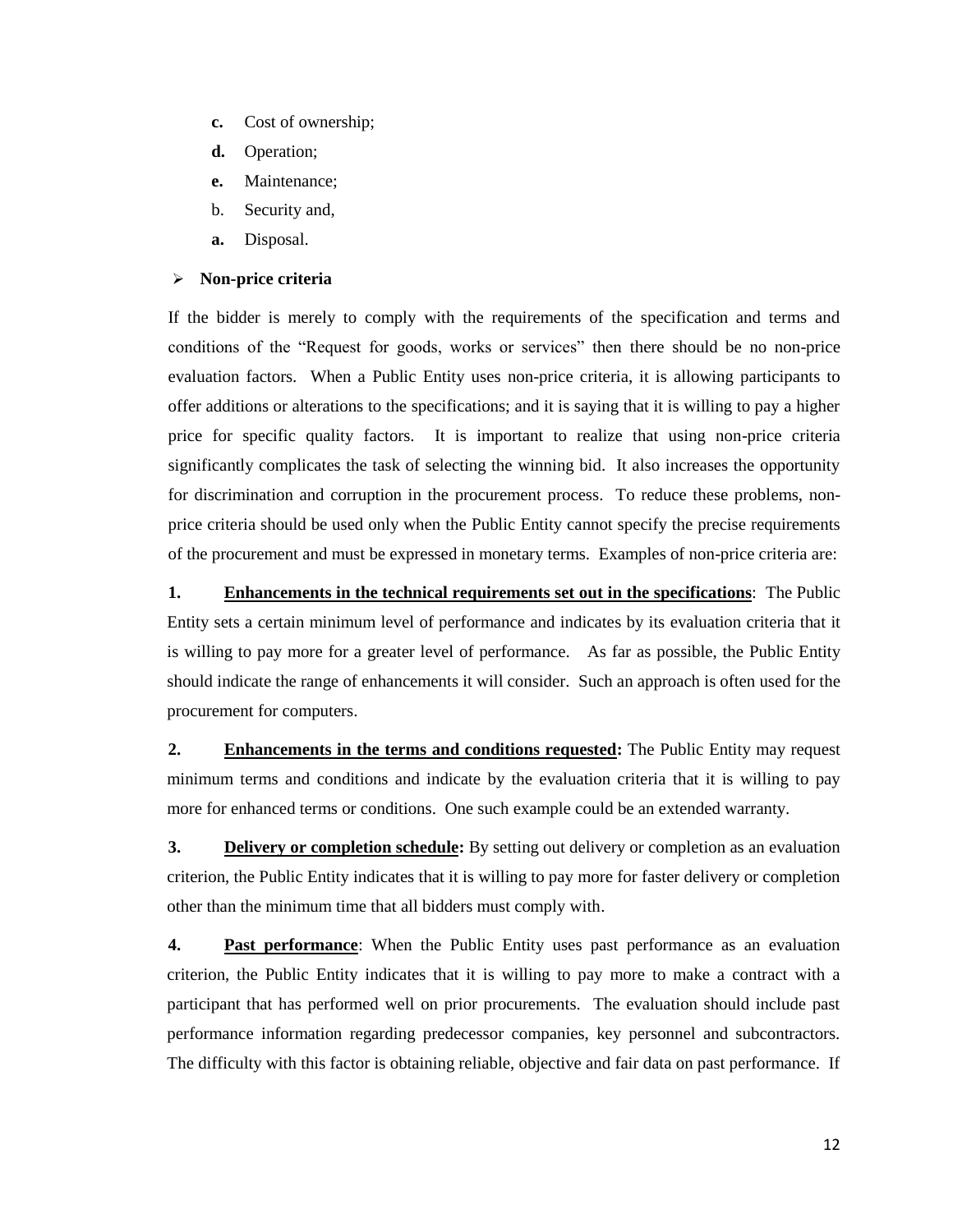a participant is rated poorly in past performance it should be given an opportunity to respond to the rating.

**5. Experience:** When the Public Entity uses experience as an evaluation criterion it indicates that it is willing to pay increasingly more for the procurement depending upon the bidder's experience. In past performance, the question is how well has the bidder done. In experience, the questions are what has the bidder done and for how long has the bidder done it.

**6. Key personnel:** By using this criterion, the Public Entity indicates that it is willing to pay more depending upon the qualifications and experience of the key personnel that will be used in the contract. When using this criterion, it is important to determine which personnel are essential to the success of the procurement. The major problem with using this evaluation criterion is that there can be no absolute guarantee that personnel proposed in the bid will be the personnel who will be used in the contract.

**7. Facilities:** The condition or location of the participant's facilities may be worth more or less to a Public Entity.

#### **2.2.6. Schedule of Qualification Requirements**

<span id="page-13-0"></span>**i)** This document informs the bidder about what it must satisfy to be qualified to participate in the procurement. As proof that it satisfies these requirements, a bidder must submit the specific documentary evidence required.

**ii)** In the second section of this schedule, the Public Entity must identify the specific qualification requirements that the Public Entity has decided are necessary to demonstrate that a bidder is capable of performing this particular procurement. These requirements are normally subdivided into three categories: Legal, Financial and Technical.

#### **2.2.7. Distinguishing between Qualification and Evaluation Criteria**

<span id="page-13-1"></span>**i)** The evaluation of bidders and evaluation of bids received from bidders should represent two distinct operations that the Public Entity undertakes in awarding public procurement contracts. Each procedure is governed by its own set of norms. Qualification requirements should be established and used to evaluate bidders, while evaluation criteria should be established and used to evaluate bids. Proper qualification requirements facilitate the assessment of the overall eligibility and capability of individual participants, while evaluation criteria provide the basis for selecting the successful bid. Application of qualification requirements should lead to a yes or no cut-off decision that separates the bidders into two groups: those who are qualified and those who are not. Those participants who make the cut should not be ranked during this procedure.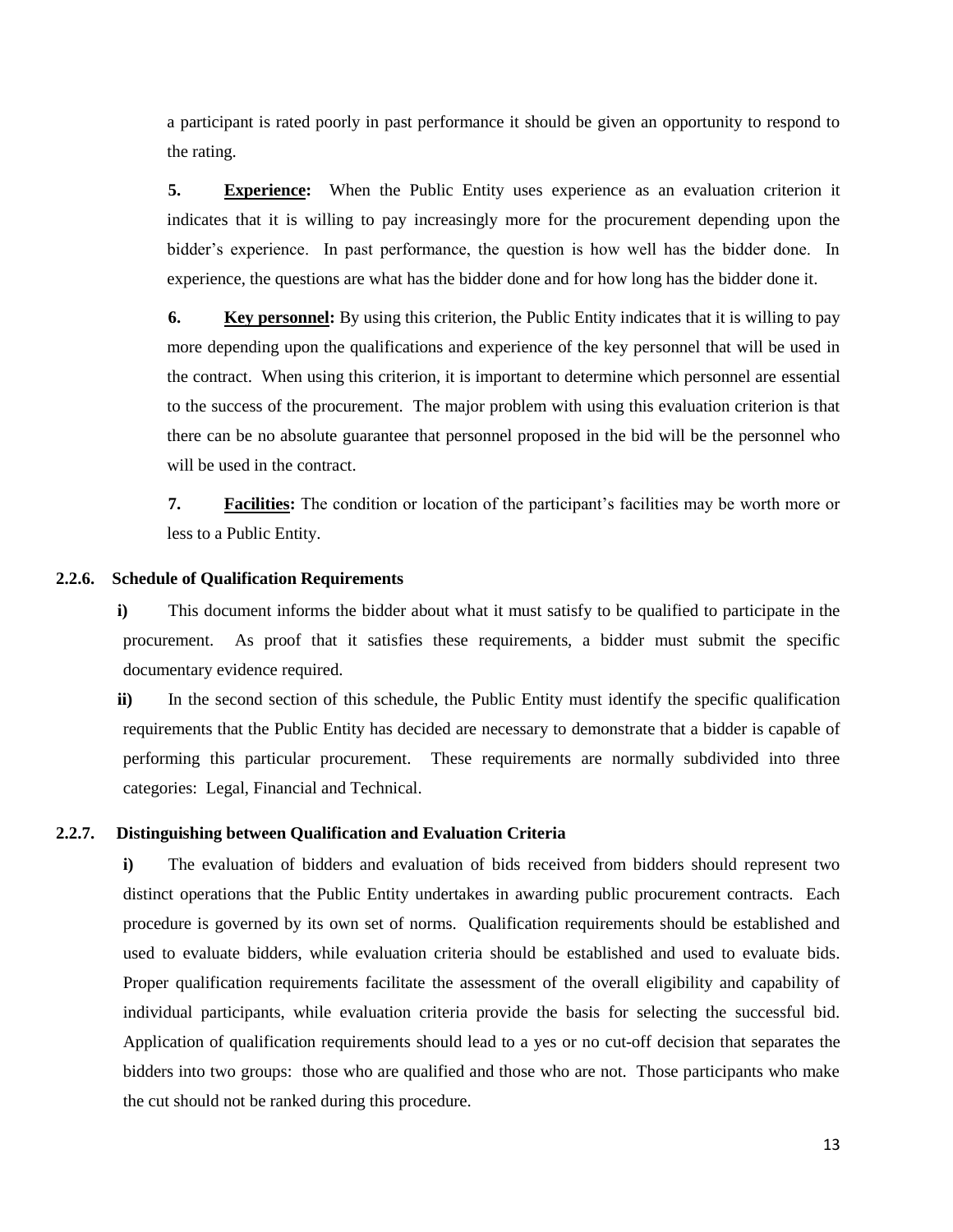**ii)** Evaluation criteria, on the other hand, measure the relative value of the bids received from qualified bidders. This process involves the ranking of bids based on the evaluation criteria. Price may be the sole criterion, one of several weighted criteria, or may be a non-factor in certain procurements. If qualification requirements and evaluation criteria are applied in a single operation, the Public Entity may pay more for the same or less. This occurs because the Public Entity, in effect, pays for differences in the qualifications of bidders even when those differences do not represent added value to the Public Entity.

#### **2.2.8. General Conditions of Contract**

<span id="page-14-0"></span>**i)** This document sets out the standard, uniform terms and conditions that define the procurement contract. However, the general conditions differ substantially depending upon the category of procurement: Goods, Works or Services. These conditions are not negotiable after bids are submitted or award made. If the Public Entity wants to take exception to any of the conditions, it must state this when it issues the Bid Documents in the document titled "Special Conditions of Contract. Similarly, if a bidder takes exception to the conditions of contract when it submits its bid, the Public Entity will generally need to reject the bid unless the exception is deemed immaterial.

#### **2.2.9. Special Conditions of Contract**

- <span id="page-14-1"></span>**i)** This document also has several variations between the forms for Goods, Works and Services.
- **ii)** Special Conditions of Contract for Goods: In this document the Public Entity identifies the purchaser and the supplier, the terms for performance security, the date for beginning performance, and the conditions for delivery, acceptance, payment and warranty. Note that any Special Condition will modify the terms and conditions in the General Conditions.

#### **2.2.10. INCOTERMS**

<span id="page-14-2"></span>i) The General Conditions of Contract normally provide that the obligations of the parties in a contract for the sale of goods may be defined in reference to "Incoterms," which are internationally recognized trade terms. The Guide to the meaning of these terms is published by the International Chamber of Commerce. Basically, these terms tell the parties what to do with respect to the carriage of the goods from seller to buyer and the export and import clearances. They also explain the division of costs and risks between the parties.

#### **2.2.11. Special Conditions of Contract for Works**

<span id="page-14-3"></span>i) The form for Special Conditions of Contract for Works requires the Public Entity to identify the parties to the contract and the site or sites where the work is to be performed, including the date the contractor is given access to the site. The form also addresses insurance, inspection, type of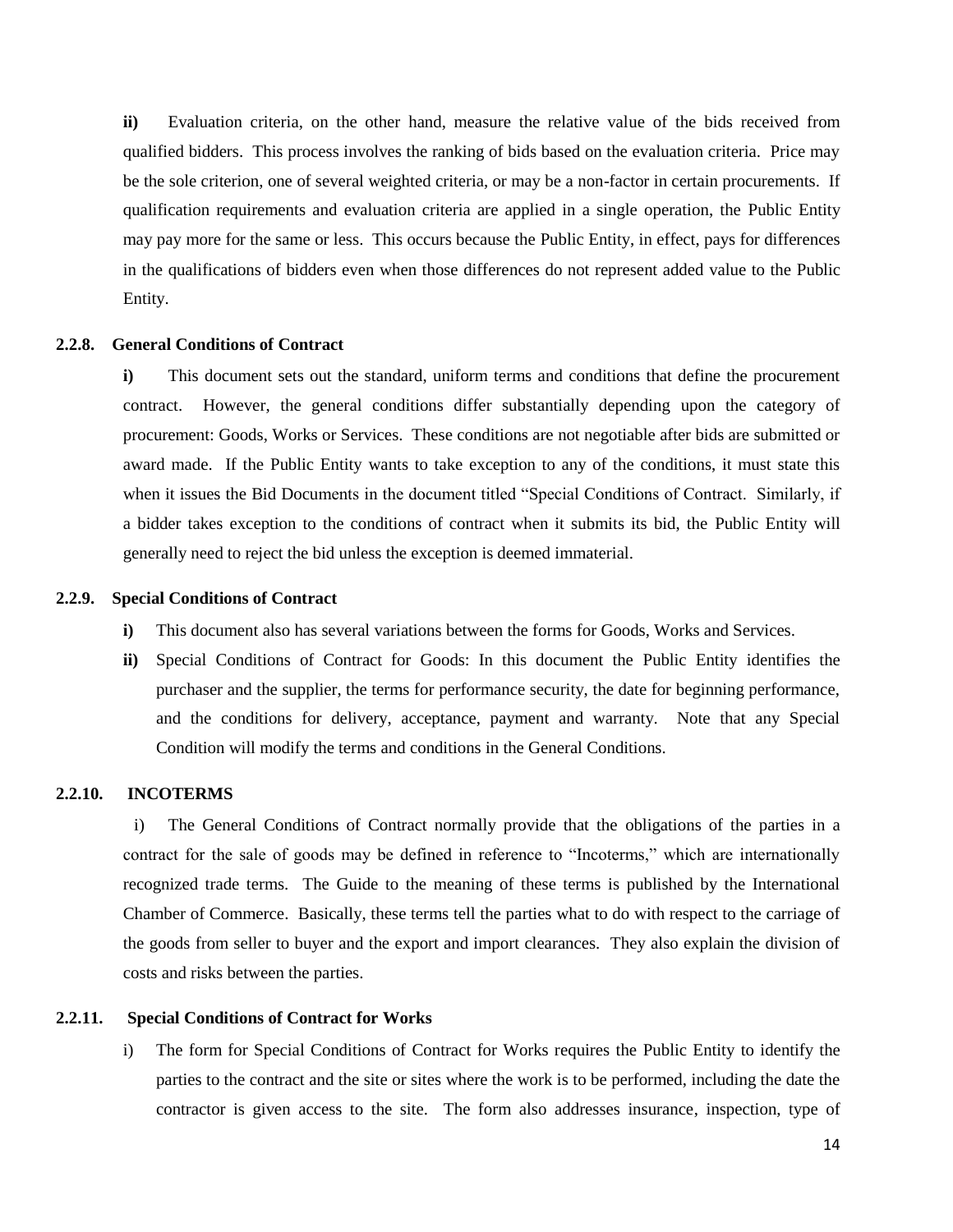contract, payment terms, and provision for price adjustment. Note again that any Special Condition supersedes the General Conditions.

#### **2.2.12. Special Conditions of Contract for Services**

<span id="page-15-0"></span>**i)** The form for Special Conditions of Contract for Services is similar to that for goods, except that it must describe where the services will be performed and any pre-conditions for the benefit of the contractor. Reporting requirements are often essential tasks in service contracts. It is important to note that any Special Condition supersedes the General Conditions.

#### **2.2.13. Notification of Award**

<span id="page-15-1"></span>**i)** The blank form is included in the Bid Documents to alert the bidders as to the form of notice. The form is then completed by the Public Entity and transmitted to the successful bidder after selection of the successful bidder.

#### **2.2.14. Standard Bidding Documents for Goods**

#### <span id="page-15-2"></span>**i) Technical Specifications:**

The technical specifications define what the Public Entity wishes to buy and in turn what the supplier is expected to supply. Specifications must contain information to permit competition. While specifications should be drafted in a manner that is not unreasonably restrictive, they must still describe clearly and accurately all technical and other minimum needs of the Public Entity. Specifications may be generally divided in four categories:

- **Design Specifications**
- **Performance Specifications**
- Functional Specifications
- **Brand Name or Equivalent Specifications.**

#### **a) Design specifications**

The Public Entity should define in detail the materials to be used and the manner in which the work is to be performed. These specifications may provide drawings, measurements, tolerances, testing procedures and other specific details. Design specifications are used when the Public Entity wants to insure the quality and performance of a required item or needs standardization of products. Using a design specification, the Public Entity will get the goods exactly as it requests but also bears the risk of any problems or defects in the design.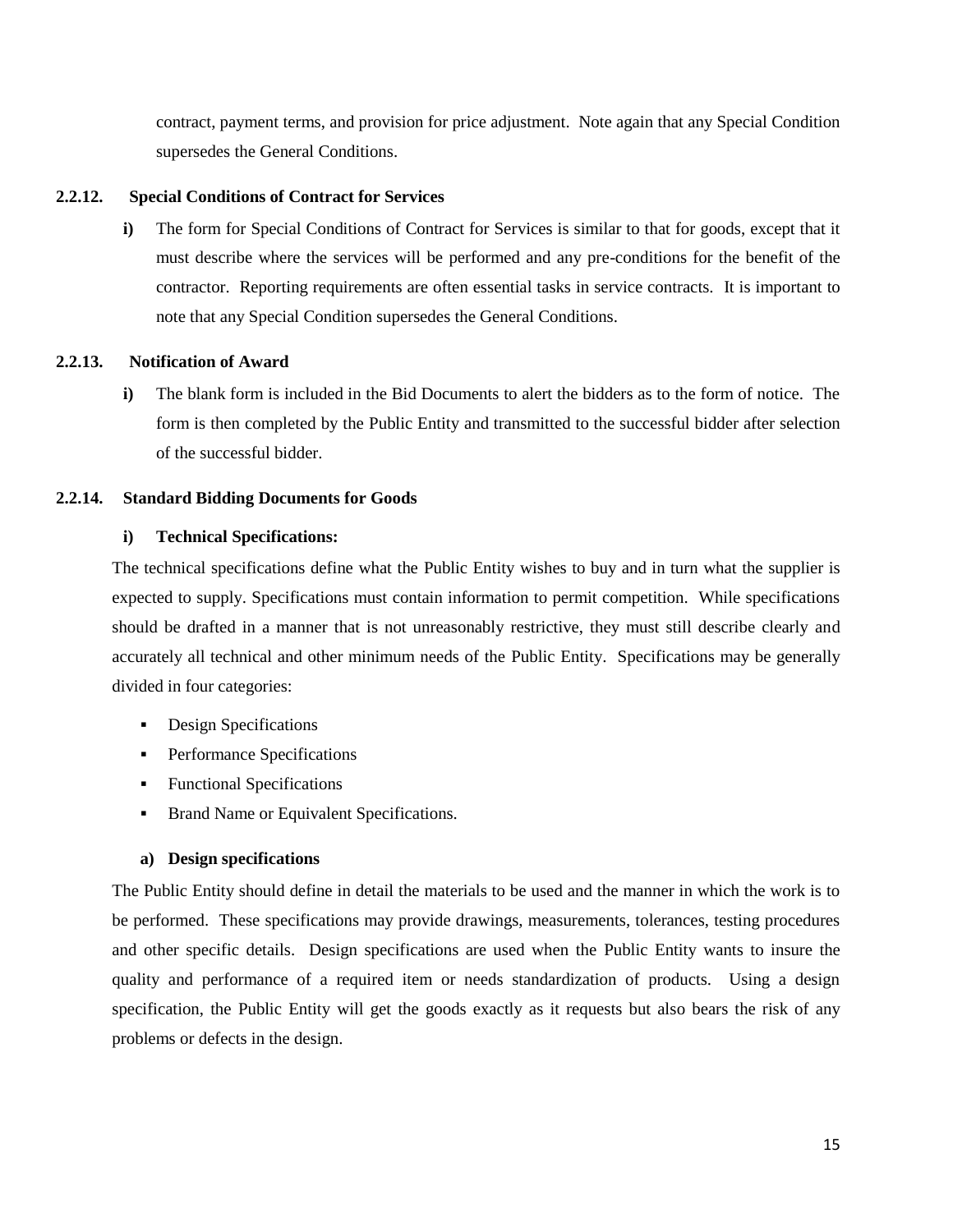#### **b) Performance specifications**

Performance specifications are normally less defined than design specifications. They describe the performance desired from what the Public Entity is buying without specifically directing how the contractor should design or make the item. For instance, the performance specification might state that the Public Entity desires a device that can produce a number of copies per minute. The supplier is then asked to find the best solution to achieve this result.

#### **c) Functional specifications**

**i)** Functional specifications are similar to performance specifications in that they place responsibility for the design on the supplier. But, rather than stating the needs in terms for performance standards, functional specifications focus on the purpose or use of the object. For example, the supplier is asked to provide a van that can carry 20 people safely across dirt roads in both sunny and rainy conditions. Generally, performance and functional specifications are preferred because the risk of performance is shifted to the supplier. If the supplier chooses a method of performance that does not produce the desired results, it must then try another method until the supplier accomplishes the contract requirements. The cost of all these approaches is borne by the supplier.

#### **d) Brand Name**

**i)** In exceptional circumstances, specifications may also describe the item to be furnished by a brand name. In such cases the specification should state that an "equivalent" is also acceptable. In addition, the specifications should set out the significant physical, functional and other characteristics of the product which are essential to the Public Entity.

**ii)** In describing the technical specifications, the Public Entity should take care not to overstate its needs as they usually add costs which are not necessary and thus waste public funds. In addition, overstating needs may limit competition unnecessarily. This can lead to higher costs and also unfair discrimination.

#### **2.2.15. Schedule of Delivery**

The Public Entity must describe the details for delivery of the goods.

#### **2.2.16. Standard Bidding Documents for Works: Implementation Designs and Technical Specifications**

**i)** The Public Entity should state the needs to be satisfied by the procurement. The same concepts for defining the technical specifications for goods apply also to the design and specifications for works.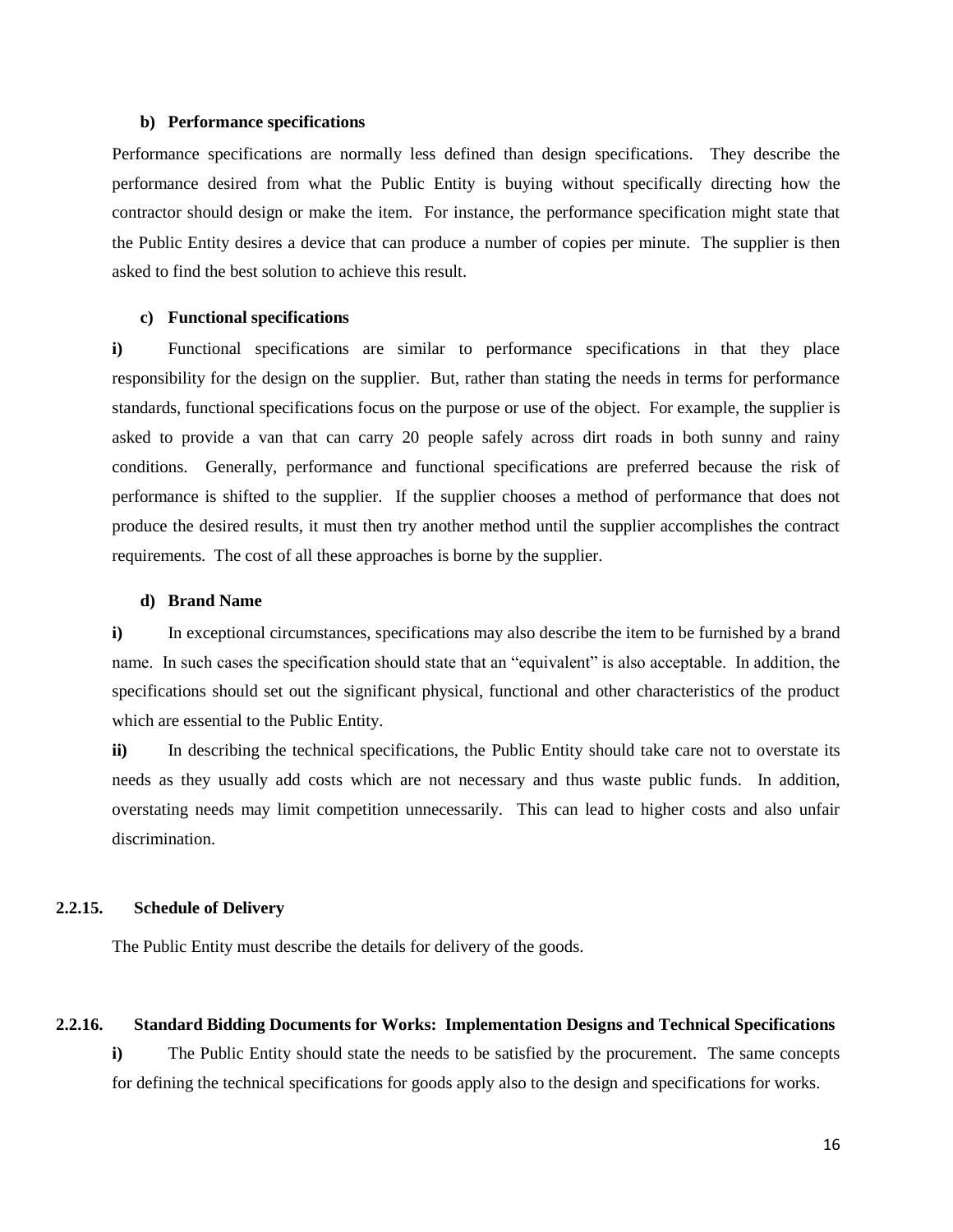**ii)** In the case of a unit price contract, the Public Entity will provide a bill of quantities and the bidder will provide unit prices for the items listed based upon the estimated quantities. If the contract is a lump sum, the Public Entity will provide a list of activities involved in performance of the contract.

**iii)** The Public Entity should provide the key milestones and critical path for performing the works. This schedule is used to monitor performance and also may be used to determine the milestones for making progress payments.

#### **2.2.17. Standard Biding Documents for Procurement of Services**

**i) Terms of Reference:** The Public Entity states the needs to be satisfied by the procurement. The terms of reference define what the Public Entity wishes to buy and in turn what the contractor is expected to perform including results expected. The form suggests that performance be defined in terms of objectives, tasks, and defined deliverables.

**ii) Schedule for Performance:** The Public Entity should provide the key milestones for performing the Services. This schedule is used to monitor performance and also may be used to determine the milestones for making payments.

**iii) Key Personnel Requirements:** The Public Entity should describe and set standards for the type and level of skill mix it wishes to have dedicated to the tasks.

#### **2.2.18. Requests for Proposals**

**i)** Request for Proposals is a procurement method best suited for procuring professional and consultancy services.

**ii) Form for Request for Proposals:** This document announces the procurement and is intended to provide candidates with sufficient information to determine their interest in the procurement.

**iii) Instructions to Candidates:** This document informs candidates of the detailed rules and procedures the Public Entity will follow in conducting the procurement. Candidates should be encouraged to review this document carefully, and Public Entities should understand the document and be able to answer questions from candidates regarding the sections of the documents.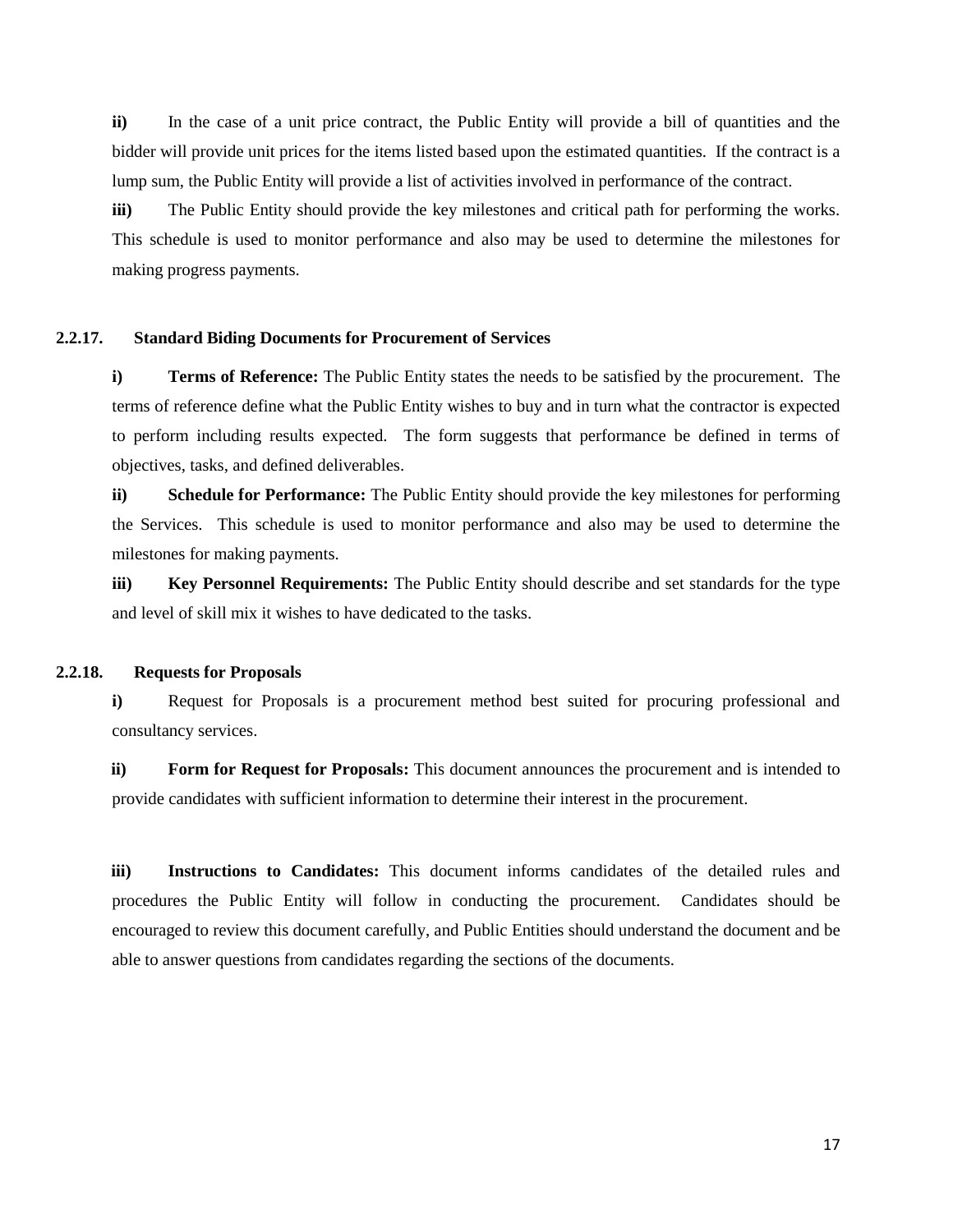**iv) Proposal Data Sheet:** Proposal Data Sheet complements the instructions to the candidates. On this sheet the Public Entity identifies itself and provides general information about the circumstances of the procurement. The Public Entity sets out specific requirements that the candidate must follow in preparing and submitting its proposal. On this form the Public Entity informs candidates of the time, date and place of opening of proposals.

**v) Evaluation of Proposals:** The criteria that the bid evaluation committee will consider and the method it will use to apply the criteria must be described fully here and followed precisely during the selection process. Public Entities should consider the following:

a. Each criterion should be an element that is critical to the selection of the best candidate.

b. Each criterion should be an element that is capable of being compared so that the evaluation committee can compare and distinguish between and among competing candidates.

c. It is best to use only a limited number of criteria so that the evaluation process can be completed efficiently.

#### **vi) Methods of Evaluation and Selection**

**a)** Quality and Cost-Based Selection Method (QCBS): Using this method, the Public Entity will evaluate and rank the technical proposal applying the weighted technical evaluation criteria set out in the Proposal Data Form. This might include such criteria as experience of the candidate, qualifications of key personnel, methodology of proposal. The Public Entity sets a minimum threshold giving notice in the Proposal Data Form that any technical proposal ranked below this threshold will be rejected and the financial proposal returned unopened. Following the evaluation and ranking of the technical proposals, the financial proposals are opened and ranked. Then a total score for each proposal is obtained based upon the proportional weighting of price and technical score as also previously set out in the Proposals Data Form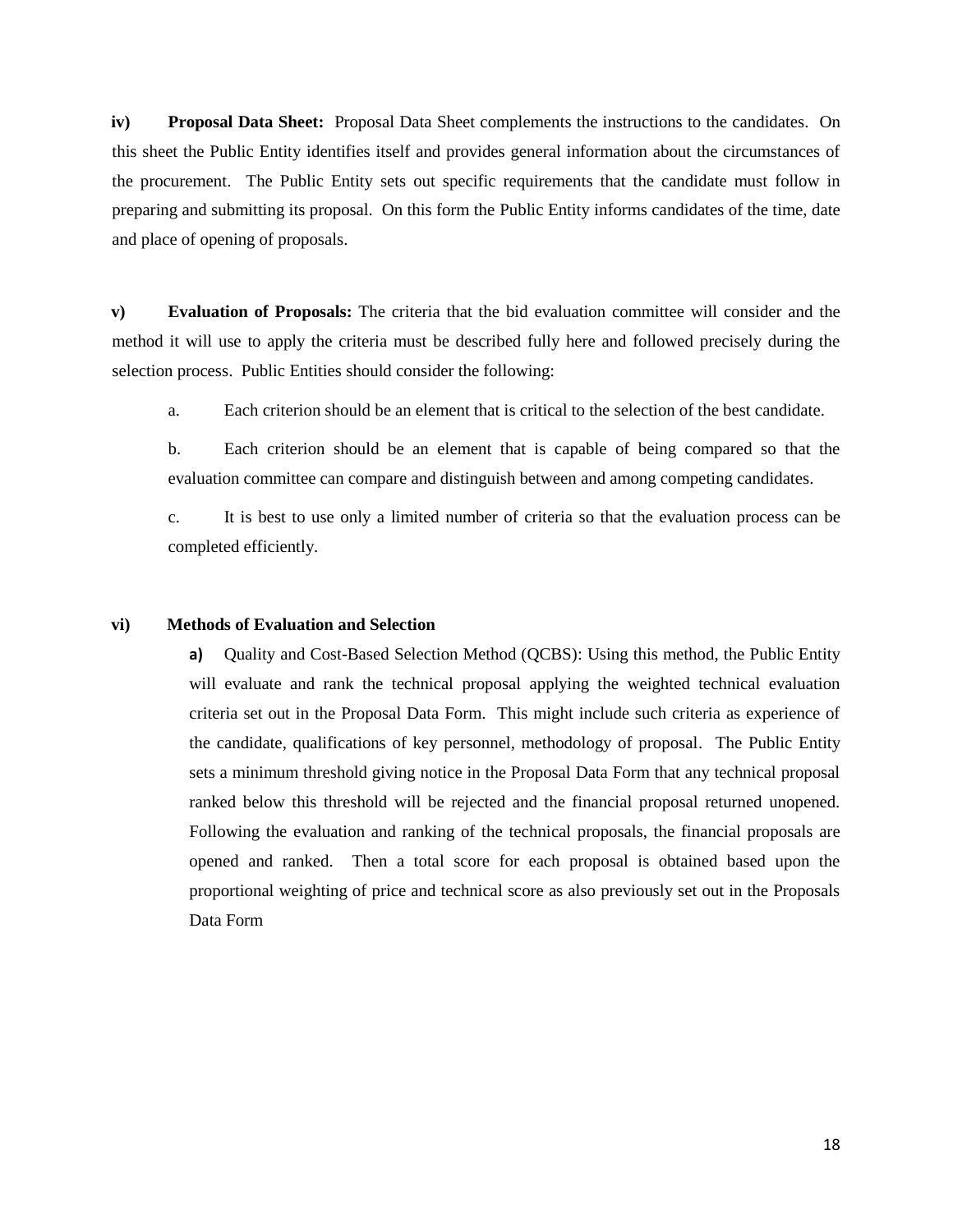**b) Quality Based Selection (QBS):** Using this method, price is not an evaluation criterion. Rather, all technical proposals are evaluated and ranked according to the weighted, predisclosed criteria. Then only the financial proposal of the candidate that submitted the highest-ranked technical proposal is opened. At this point the Public Entity may conduct negotiations with the candidate. If even after negotiations the price is too high, then the Public Entity may reject this proposal and open the financial proposal of the candidate who submitted the second highest ranked technical proposal. The Public Entity may proceed in this manner until it can identify a successful candidate or may cancel the procurement at any point in the process. However, once it rejects the proposal of the higher ranked candidate, it cannot return to that proposal*.* 

**c) Least Cost Selection:** Using this method, the Public Entity sets a threshold ranking for the technical proposals based upon the technical evaluation criteria set out in the Proposal Data Form. All proposals that fail to meet the threshold 0ranking are rejected. Then the price proposals of all at or above the threshold ranking are opened and the award is made to the candidate who submitted the lowest price.

**d) Fixed Budget Selection:** In this method, the Public Entity has a fixed budget which is disclosed in the Proposal Data Form. Candidates are requested to provide the best they can at the price. The technical proposals are evaluated and ranked according to the weighted criteria set out in the Proposal Data Form and the award is made to the candidate with the highest ranked technical proposal as all proposals are submitted at the same price.

**e) Consultant Qualifications Selection:** Using this method, the "technical proposal" is in fact simply the Consultant's qualifications. After these are evaluated and ranked, the highest ranked Consultant is requested to submit a technical and financial proposal which then may be subject to further negotiation. If a contract is not finalized with this consultant, the Public Entity may request proposals from the consultant whose qualifications ranked next.

**vii) Schedule of Qualification Requirements:** This document informs the candidate about what it must satisfy in order to be qualified to participate in this procurement. As proof that it satisfies these requirements, a candidate must submit the specific documentary evidence required. It is extremely important to draw clear distinctions between evaluation criteria and qualification requirements. In procuring services, the lines must be clearly drawn between the qualification requirements which when applied result in a yes or no determination about the bidder and the evaluation criteria which when applied are the bases to compare proposals and select the successful candidate*.*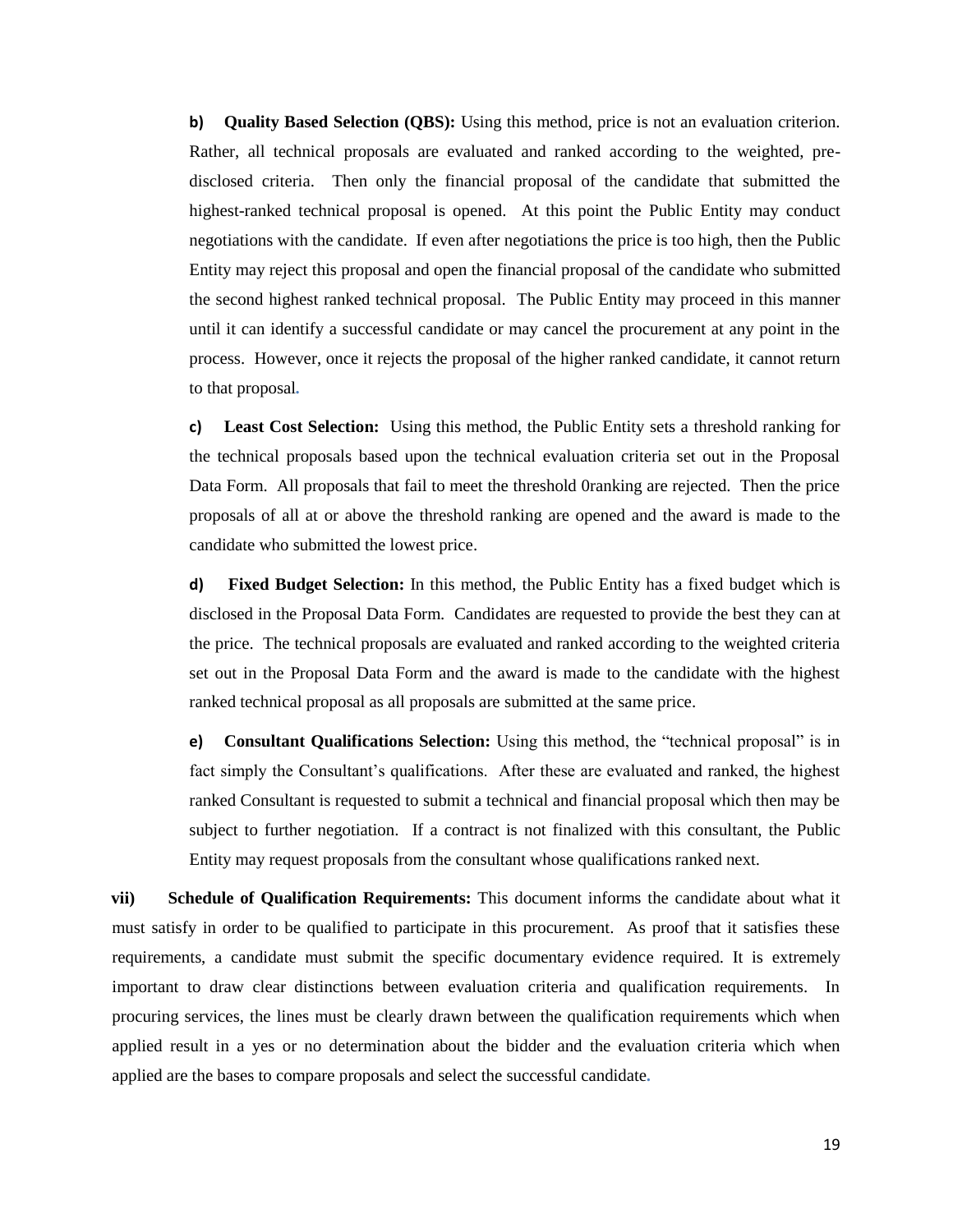**viii) General Conditions of Contract** This document sets out the standard, uniform terms and conditions that define the procurement contract. These conditions are not negotiable after proposals are submitted or award made. If the Public Entity wants to take exception to any of the conditions, it must state this when it issues the Proposal Documents in the document titled "Special Conditions of Contract". Similarly, if a candidate takes exception to the conditions of contract when it submits its proposal, the Public Entity may reject the proposal.

**ix) Special Conditions of Contract (for professional or consulting services):** The form for Special Conditions of Contract for Services is similar to that for goods, except that it must describe where the services will be performed and any pre-conditions for the benefit of the contractor. Reporting requirements are often essential tasks in service contracts. Any Special Condition supersedes the General Conditions.

**x) Invitation to Negotiate:** This document is to be completed by the Public Entity after the proposals are submitted and transmitted to such candidates that it has selected for negotiation.

**xi) Contract Form:** The blank form is included in the Proposal Documents to inform the candidates of the document they will be asked to sign if they are successful in the procurement. The completed form is sent to the winning contractor with the notice for award.

**xii) Terms of Reference:** The terms of reference define what the Public Entity wishes to buy and in turn what the contractor is expected to perform including results expected*.*

**xiii) Schedule for Performance:** The Public Entity should provide the key milestones for performing the services. This schedule is also used for monitoring performance and making payments.

**xiv) Key Personnel Requirements:** The Public Entity should describe and set standards for the type and level of skill mix it wishes to have dedicated to the tasks.

**xv) Schedule of Fee, Cost and Expense Items for Time Based Contracts:** As noted, this schedule is for time-based contracts where the Public Entity will pay a time based fee plus certain expenses. Here the Public Entity should identify the expense items for which it expects to reimburse the costs. For example, this might include the cost of air travel to location for performing the services.

#### **2.2.19. Request for Sealed Quotations**

<span id="page-20-0"></span>**i)** Request for Sealed quotations is the method recommended for the procurement of standard goods available off the shelves, up to the value of N\$ 15 000.00. The document is a simple one comprising the following sections: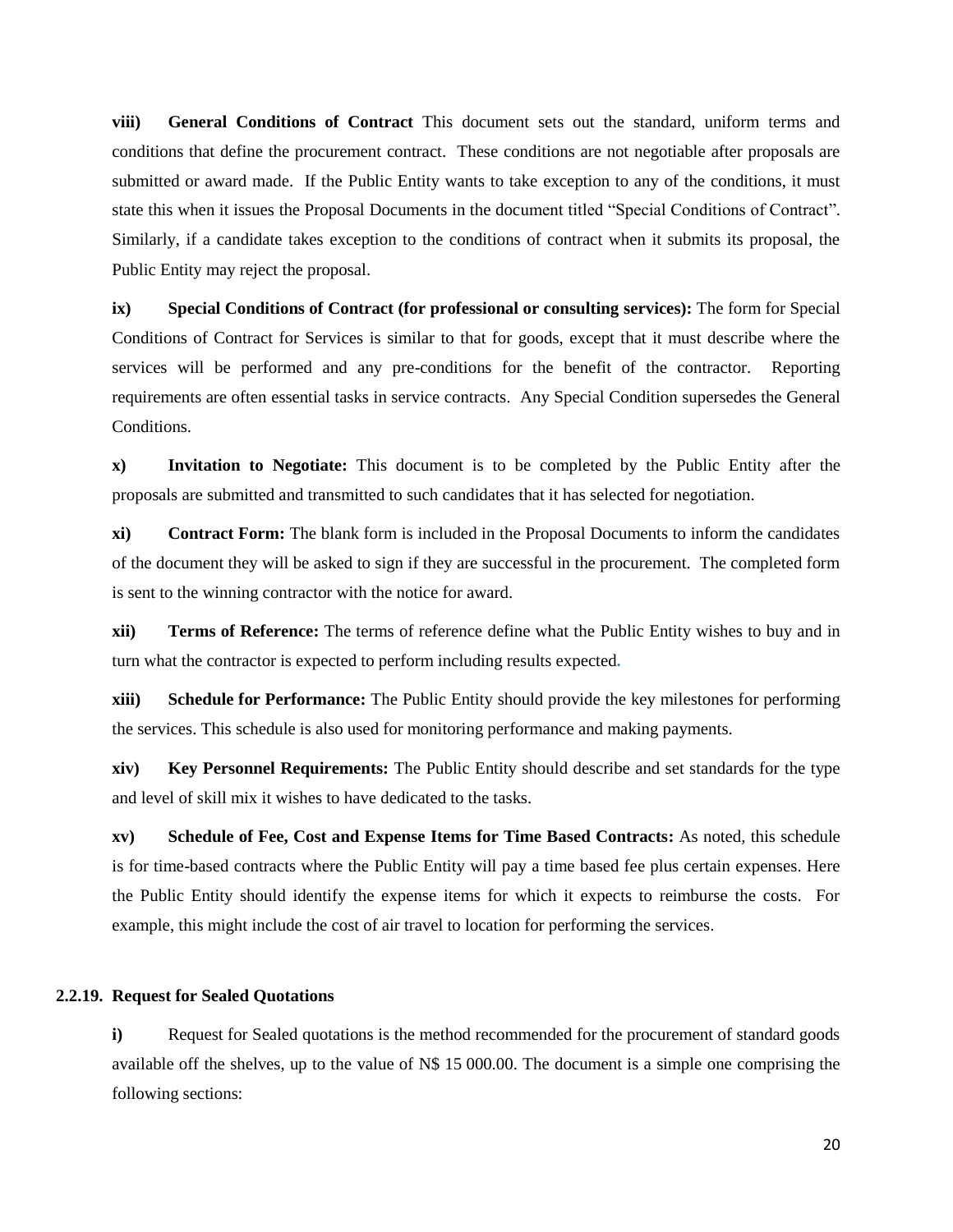- *i)* **Section I: Request for Quotations:** this section contains the instructions to the bidder.
- **ii) Section II:** Quotation Letter (to be completed by Bidders) and Bid Securing Declaration (Appendix to Quotation Letter*)*
- **iii) Section III:** List of Goods and Price Schedule. One part of this document is to be filled by the Public Entity, describing its requirements. The other part is to be filled by the bidder*.*
- **iv) Section IV:** Specifications and Performance Requirements. The Public Entity shall use this section to specify its Technical Requirements for the goods items, Inspection and examination, and the scope of Related Services, as applicable.
- **v) Section V:** Specifications and Compliance Sheet. Bidders should complete columns C and D with the specification of the goods offered. Also state "comply" or "not comply" and give details of any non-compliance/deviation to the specification required. They are required to attach detailed technical literature if required. The specifications and compliance sheet should be signed by a person having the required authority in the company.
- **vi) Section VI:** Contract Agreement and General Conditions of Contract
- **vii) Section VII:** Special Conditions of Contract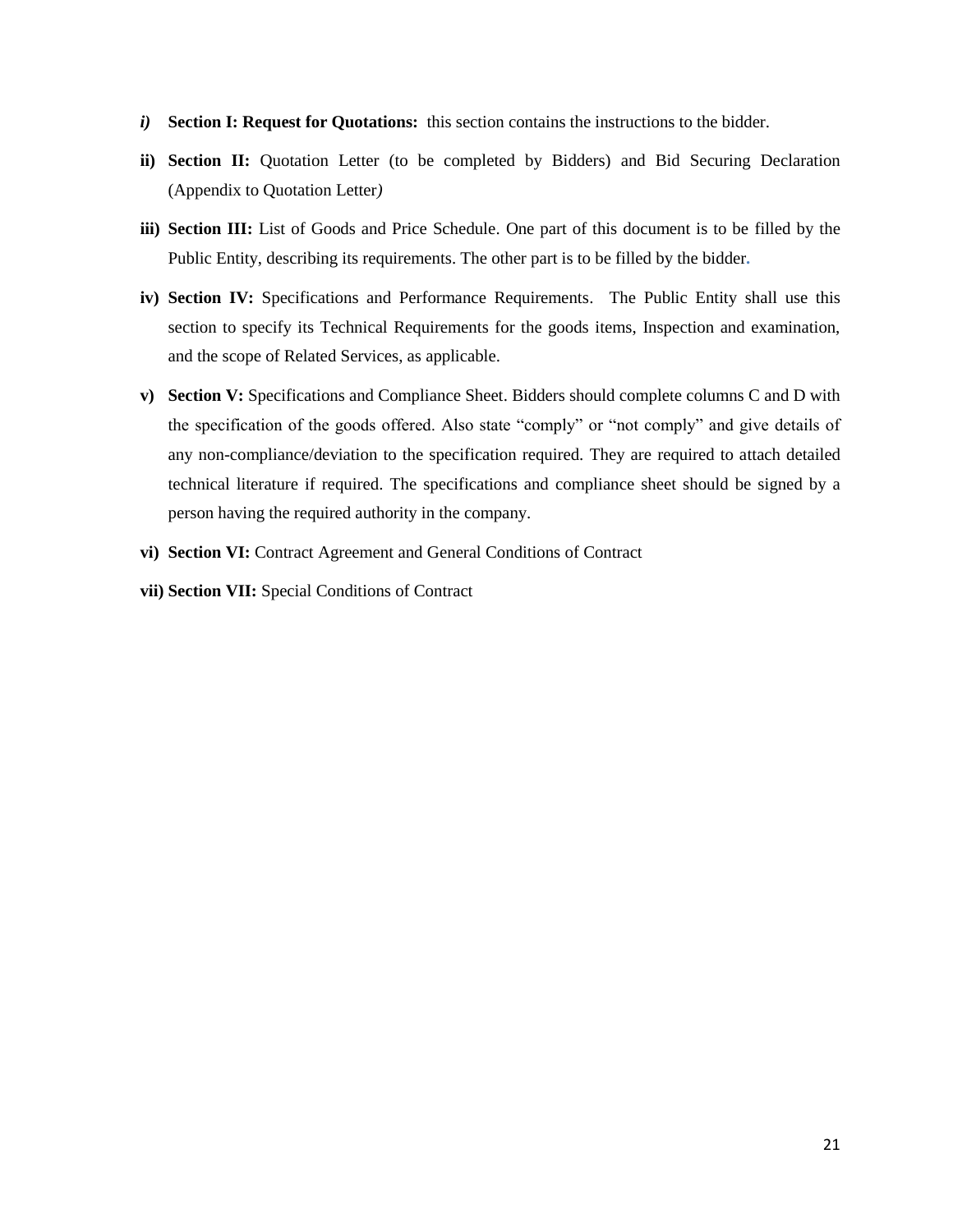#### **2.2.20. Pre-qualification**

<span id="page-22-0"></span>**i) General observations concerning standard documents for pre-qualification:** The Model Law authorizes the use of pre-qualification procedures in order to determine whether applicants are qualified before requesting the applicants to submit bids. Prequalification is used especially for procurements of large or complex works.

**ii) Invitation to Pre-Qualify:** This document announces the procurement and is intended to provide applicants with sufficient information to determine their interest in the procurement for which the prequalification procedure is being conducted. The form is published in the same manner as the Invitation to Bid in Open Advertised Bidding.

**iii) Instructions to Applicants:** This document informs applicants of the rules and procedures the Public Entity will follow in conducting the pre-qualification. Applicants should be encouraged to review this document carefully, and public bodies should understand the document and be able to answer questions from applicants regarding the sections of the documents.

**iv) Summary of Procurement Data - Goods/Works or Services:** The appropriate form must be completed for each pre-qualification proceeding that is a preliminary to a procurement action. The information in each of these forms provides the applicant with essential facts about the planned procurement. The applicant needs this information in order to know if it is interested in participating and for assessing its own capability to perform.

**v) Pre-qualification Data Sheet (PDS):** The information in the PDS complements and completes the instructions to the candidates. The PDS is in two sections. In Section A, the Public Entity identifies itself and provides general information about the circumstances of this proceeding. Here also the Public Entity names a particular person as the contact person for the Public Entity. This is the person that applicants should contact for any questions about the procurement. It is important to ensure fairness and confidentiality of the process that all communication between applicants and the Public Entity flow through this contact person. In Section B the Public Entity sets out specific requirements that the applicant must follow in preparing and submitting its application. To complete this section, the Public Entity fills in the language or languages to be used in the application, the place for submission and the precise date and time of the deadline for submitting applications.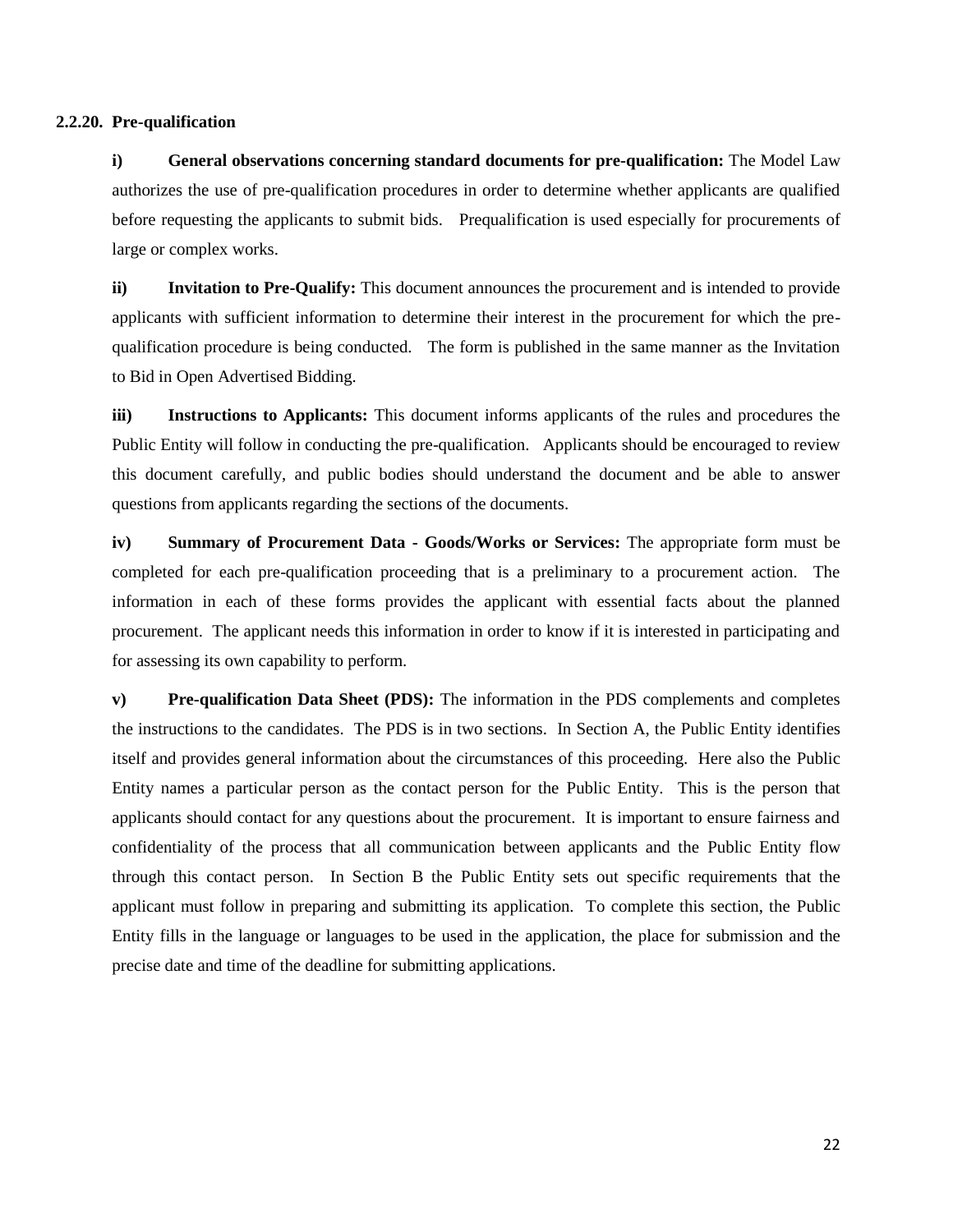**vi) Schedule of Qualification Requirements:** This document informs the applicant about what it, as an entity, must satisfy to be qualified to participate in this procurement. As proof that it satisfies these requirements, the applicant must submit the specific documentary evidence required. In the second section of this schedule, the Public Entity must identify the specific qualification requirements that the Public Entity has decided are necessary to demonstrate that an applicant is capable of performing this particular procurement.

**vii) Application Form:** This document is to be completed by the supplier or contractor when it submits its application.

**viii) Informal Quotations**: This form is intended for use when procuring goods or works under small value procurement. It is simple and has only three pages and is available in two versions, one for goods and the other for works.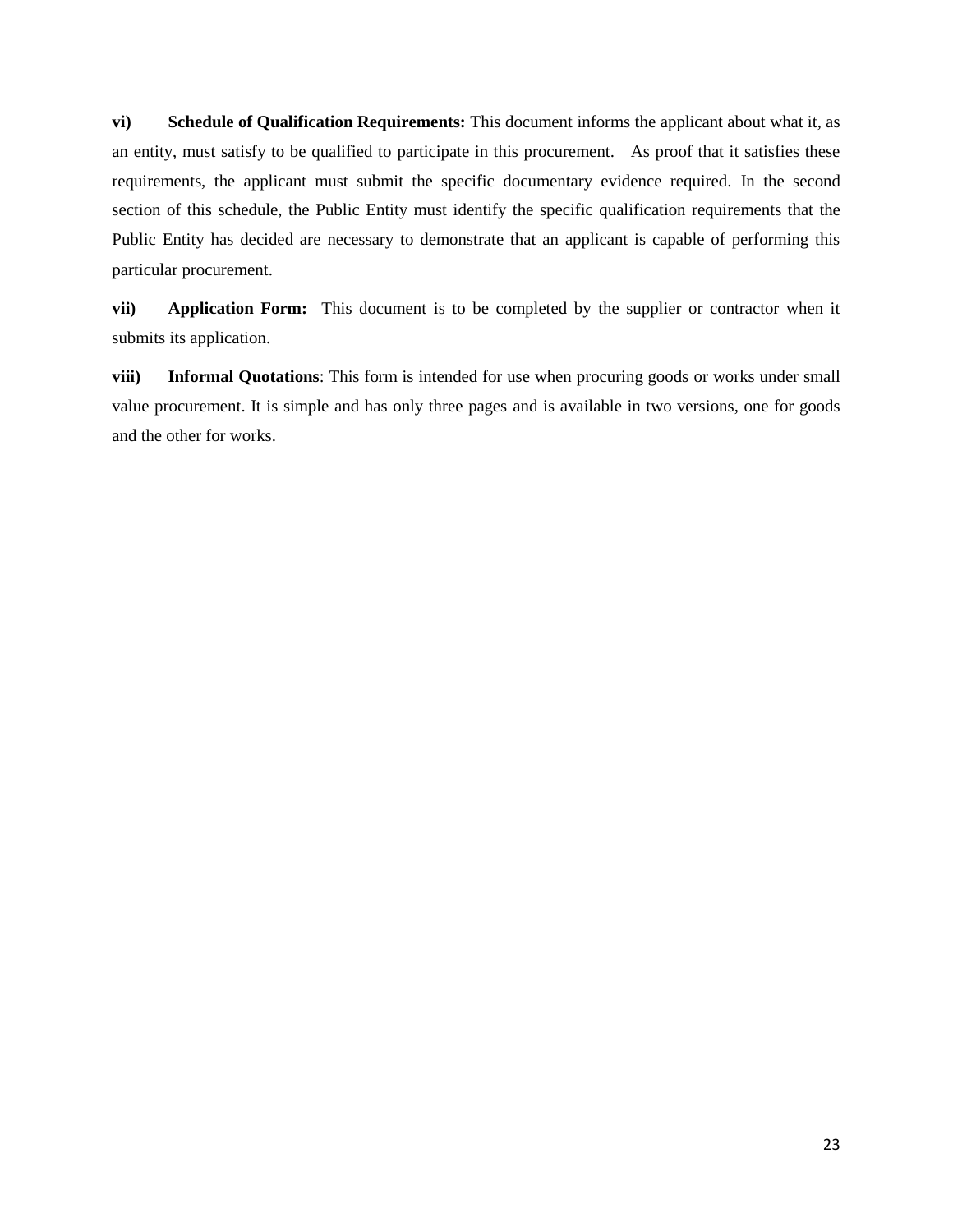### **CHAPTER 3**

## <span id="page-24-1"></span><span id="page-24-0"></span>**3. CONDUCTING THE PROCUREMENT PROCESS**

#### **3.1.1. Bidding process**

<span id="page-24-2"></span>**i)** Conducting the bidding process is a very important phase in a procurement process. On completion of the preparation of the Bidding Documents and obtaining necessary approvals, the Public Entity proceeds with the invitation for bids in strict compliance with the provisions of the Public Procurement Act and its accompanying regulations.

**ii**) This phase consists of very important stages, which may be summarised as follows:

- Invitation for bids
- Issue of bidding documents
- Dealing with requests for clarifications
- Receipt and custody of bids
- Opening of bids
- Examination and evaluation of bids
- Review of bid evaluation report
- Approval of award
- Notification to selected bidder and to unsuccessful bidders
- Attending to challenge and application for review, if any
- Award of contract
- Debriefing of unsuccessful bidders

**iii)** The management of the bidding processes, including pre-bid meetings, clarification and amendment of bidding documents, and the withdrawal, modification and substitution of bids are subject to rules and procedures as prescribed in Part 6 of the Act and Part 6 of the Regulations.

#### **3.1.2. Invitation for bids**

<span id="page-24-3"></span>**i**) Where the open advertised bidding method is selected, the Public Entity is required to publicise the invitation in the press and in the public procurement portal. Where a prequalification exercise has been conducted, only prequalified bidders are eligible to participate and in no circumstances should bidding documents be issued to bidders who were not prequalified. Moreover, where bidding documents are issued to pre-qualified or short listed bidders, the Public Entity should issue them to all the bidders at the same time.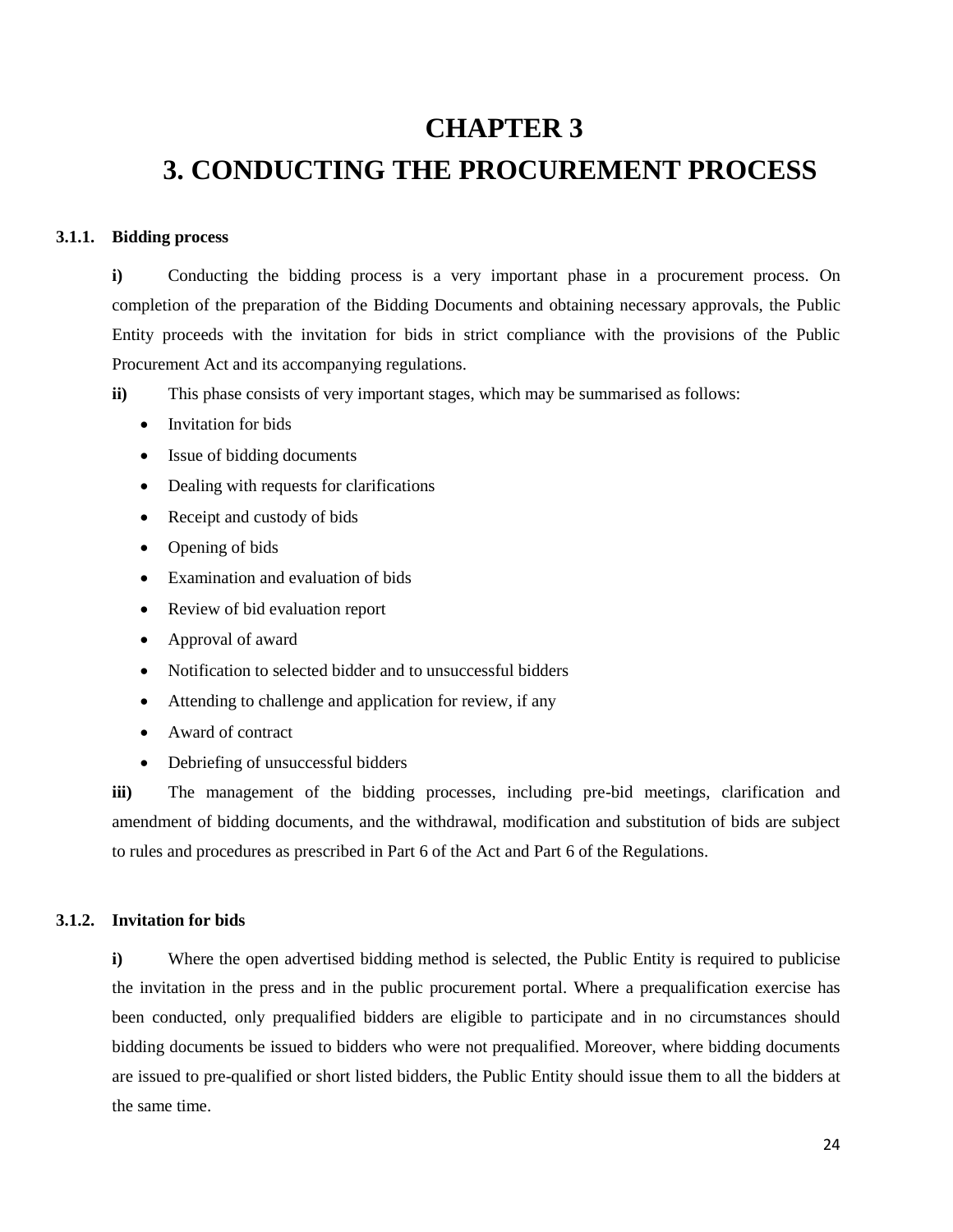**ii)** A Public Entity is required to keep a record of all bidders to whom a bidding documents are issued.

**iii)** Where other methods are used, Public Entities should ensure that the conditions for use of such procurement methods are fully met and the selected bidders are eligible and are capable of delivering the items being procured.

**iv**) In setting bidding deadlines, a Public Entity shall—

- **a)** allow sufficient time for bidders to obtain bidding documents, prepare complete and responsive bids, and submit bids; and
- **b)** comply with the minimum bidding periods as prescribed in regulation 35.

**v)** Where applicable, a Public Entity may request bidders to submit a Bid Security or a Bid Securing Declaration as prescribed in regulation 37. The Public Entity may proceed with the forfeiture of the Bid Security or with a proposal for the disqualification of a bidder, in case of a Bid Securing Declaration, in the event of:

- **a)** a modification or withdrawal of a bid after the deadline for submission of bids during its period of validity;
- **b**) refusal by a bidder to accept a correction of an error appearing on the face of the bid;
- **c)** failure by a successful bidder to sign a procurement contract in accordance with the terms set forth in the bidding documents; or
- **d)** failure by a successful bidder to provide security for the performance of the procurement contract if required to do so by the bidding documents.

#### **3.1.3. Method of Submission**

<span id="page-25-0"></span>**i)** The bidding documents shall provide for the manner in which the bids shall be submitted. The Act provides for the Public Entity to require bidders to submit sealed and written bids, unless otherwise provided for in this Act.

**ii)** The method for bid submission shall be as specified in regulations made under this Act and shall take into account the method of procurement, the complexity of the procurement and the evaluation methodology to be used.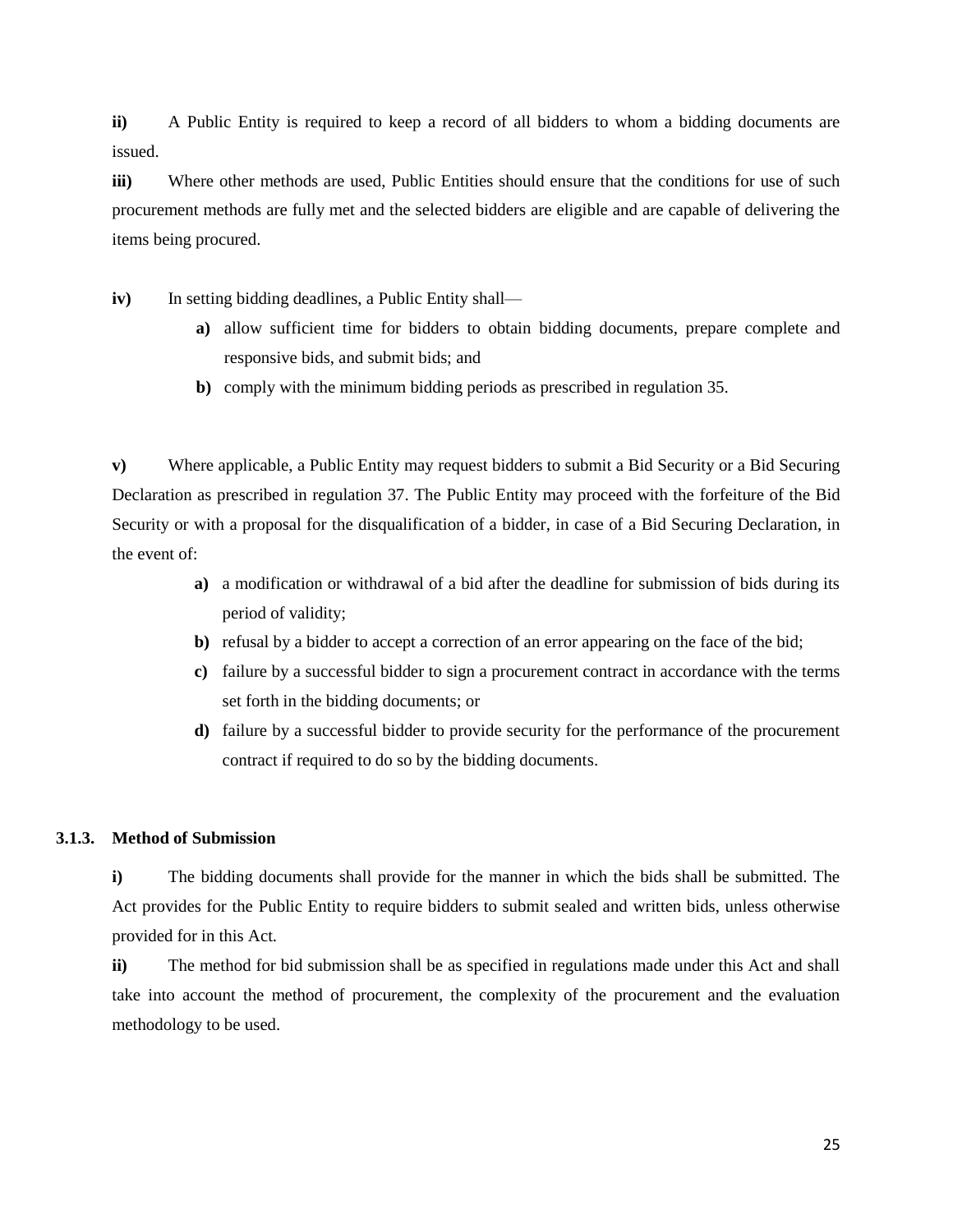#### **3.1.4. Withdrawal and modification of bids**

<span id="page-26-0"></span>**i)** A bidder may modify, substitute, or withdraw its bid after submission, where the written notice of the modification, substitution or withdrawal is received by the Public Entity before the deadline for the submission of bids.

#### **3.1.5. Bid validity period**

<span id="page-26-1"></span>**i)** The bidding document should state the bid validity period required. This is an important aspect and any deviation is considered as a major deviation. Bid validity period should be set in relation to the time required in completing the evaluation and approval process before making the award of the contract and consideration should also be taken of making allowance for the time that may be taken in attending to challenge and application for review from unsatisfied bidders. The Act provides that it should not exceed 180 days. However, the validity period of a bid may be extended only with the agreement of the bidder concerned, when it is found that the evaluation and approval process would take longer time, but this should be done before the expiry of the bid validity.

**ii)** A bidder who agrees to an extension of the validity period of his bid shall also furnish a corresponding extension of his bid security, if security was required for the original bid submission.

#### **3.1.6. Receipt and custody of bids**

- <span id="page-26-2"></span>**i)** A Public Entity shall ensure that
	- **a)** bid boxes, or other means of receiving bids, are made available to bidders;
	- **b)** bids are kept confidential, and in the case of sealed bids, the bids remain unopened, until the time for opening of bids; and
	- **c)** bids are closed at the precise date and time of the bid deadline, and no late bids are accepted.

**ii)** When online submission is allowed, bids shall be received into an electronic bid box and maintained to high standards of security for long term record-keeping. When an electronic system will become operational, appropriate regulations will be issued and Public Entities will need to fully comply.

**iii**) Late bids must be returned unopened to the bidder concerned.

#### **3.1.7. Opening of bids**

<span id="page-26-3"></span>**i)** Every bid should be opened at the time and place indicated in the bidding documents and the time of bid opening shall coincide with the deadline for the submission of bids, or follow immediately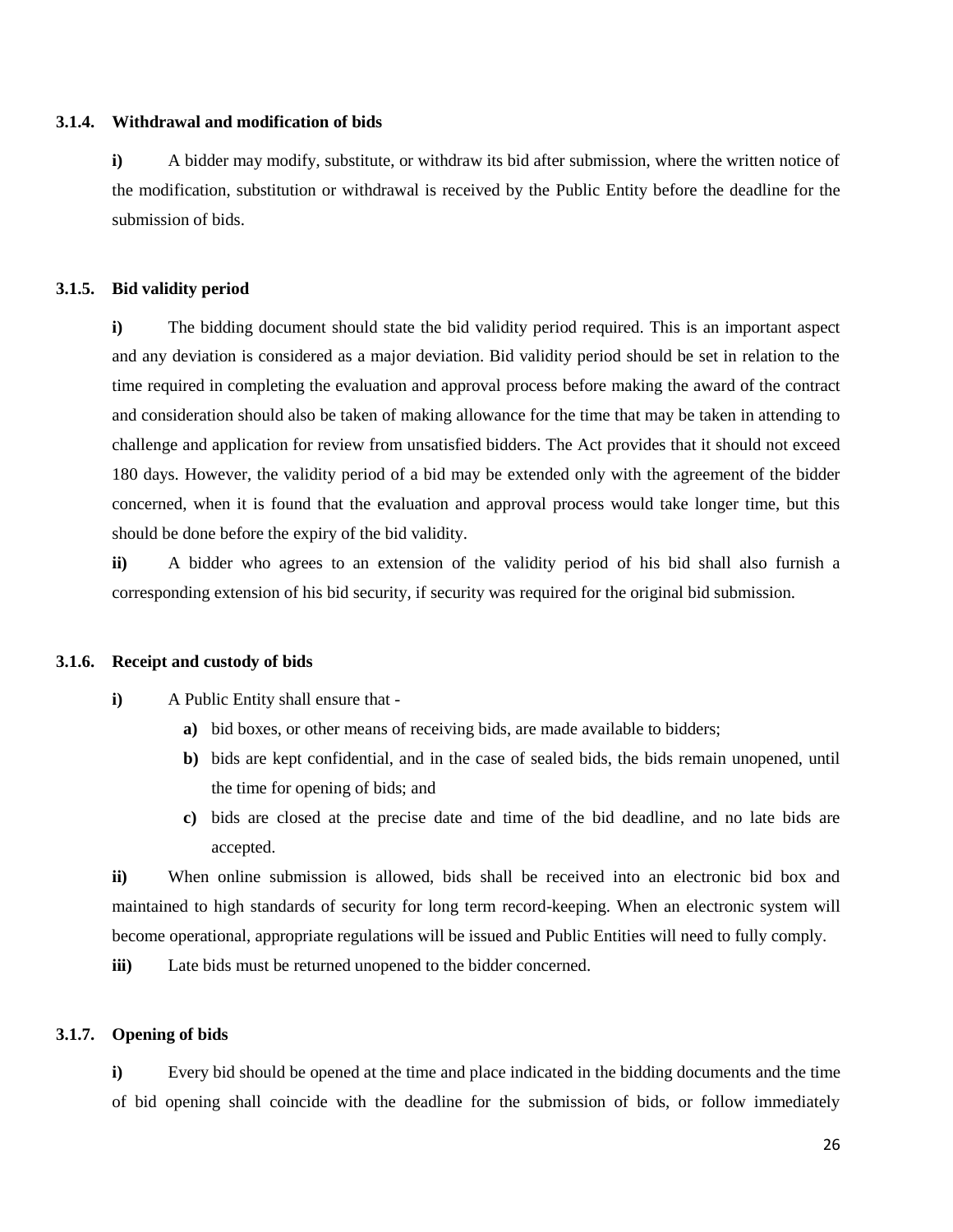thereafter, if this is necessary for logistic reasons. Every bidder or his representative shall be authorised to attend the bid opening.

**ii)** Public Entities should ensure that the provisions of the act and regulations are fully complied with during the opening. The name of the bidder, the total amount of each bid, any discount or alternative offered, and the presence or absence of any bid security, if required, should be read out and recorded, and a copy of the record should be made available to any bidder on request.

**iii)** No decision regarding the disqualification or rejection of a bid should be taken or announced at the bid opening session.

#### **3.1.8. Examination and evaluation of bids**

#### <span id="page-27-1"></span><span id="page-27-0"></span>**i) Bid Evaluation Committee**

- **a**) For the purposes of examination and evaluation of bids, the Board, in case of major contracts, or the Public Entity is required to constitute a Bid Evaluation Committee within 5 days of the opening of bids, from a list of potential evaluators maintained by the Public Entity.
- **b**) The Bid Evaluation Committee must be composed of at least 3 members and no more than 7 members who are knowledgeable about the goods or services under procurement and the public procurement procedures.
- **c)** It should be ensured that no person is appointed as a member of the Bid Evaluation Committee where his participation would constitute a conflict of interest.
- **d)** Where necessary, following a request from a Bid Evaluation Committee, an adviser or a technical sub-committee may be appointed to assist it.
- **e)** The functions of the Bid Evaluation Committee include the examination, evaluation and comparison of bids and recommendation for the award to the procurement committee
- **f)** The secretary of the bid evaluation committee shall take minutes of meetings of the committee and keep record of all matters considered by the committee.

#### <span id="page-27-2"></span>**ii) Procedures**

**a)** Following the opening , bids should be examined in order to determine whether they are complete and in accordance with the bidding documents and to ascertain whether -

they are properly signed; and

 the documents required to establish their legal validity and the required security have been furnished.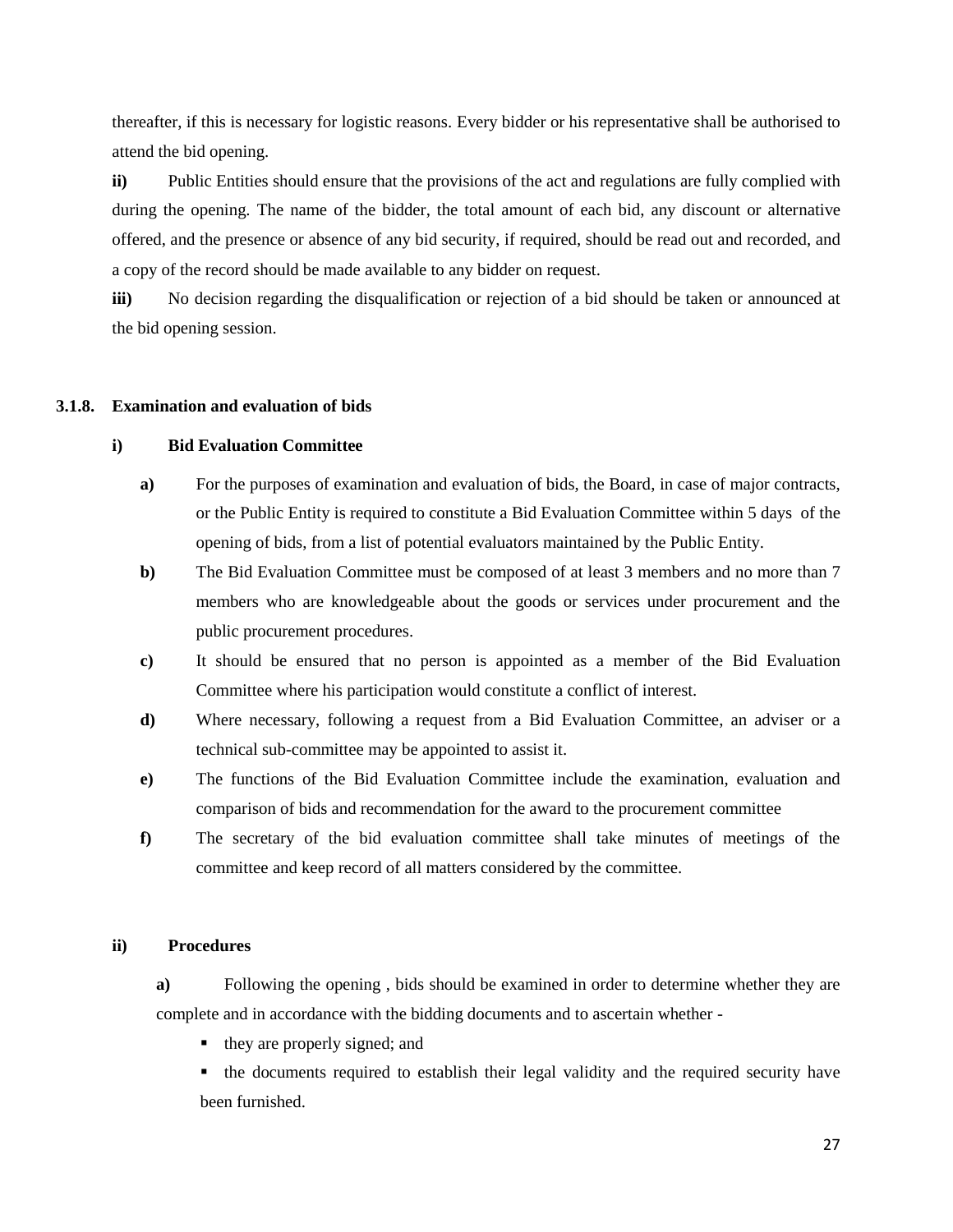**b)** Where a prequalification procedure is applicable, a bid received from an bidder other than a pre-qualified bidder should be rejected.

**c)** Where a bid discloses an arithmetical error, the error should be corrected and the bidder notified. Where there is a discrepancy between figures and words, the amount in words should prevail, and the mistake should be corrected and the bidder notified. Where a bidder refuses to accept a correction, his bid should be rejected and the Bid Security forfeited or a proposal made for his disqualification in case of a Bid Securing Declaration.

**d)** Clarifications may be sought by the Board or the Public Entity during the examination of bids from any bidder to facilitate evaluation, but it should neither ask nor permit any bidder to change the price or substance of his bid.

**e)** Where there is a minor deviation in any bid that did not warrant rejection of the bid at an earlier stage, such minor variation should be quantified in monetary terms, as far as possible.

**f)** Every bid should be evaluated according to the criteria and methodology set out in the bidding documents and the evaluated cost of each bid should be compared with the evaluated cost of other bids to determine the lowest evaluated bid. No methodology or criterion, other than those stated in a bidding document, should be applied during evaluation.

**g)** Where a prequalification procedure is applicable, the qualifications of the lowest evaluated bidder should be verified anew to take account of any change since the original prequalification.

#### <span id="page-28-0"></span>**iii) Bid Evaluation Report**

**a)** The Bid Evaluation Committee should prepare an evaluation report detailing the examination and evaluation of bids and identifying the lowest evaluated bid that meets the qualification criteria.

**b)** It should be ensured that members of the Bid Evaluation Committee are allowed to perform without fear or favour and shall not be subject to the direction or control of any other person or authority.

**c)** Wherever, the Board or the Procurement Committee does not agree with any aspect of the Bid Evaluation Report, it should request the Bid Evaluation Committee to review it by specifying the grounds.

**d)** For procurements above a prescribed threshold, an executive summary of the report should also be submitted, which the Public Entity must later publish on its website within seven days of the procurement award.

28